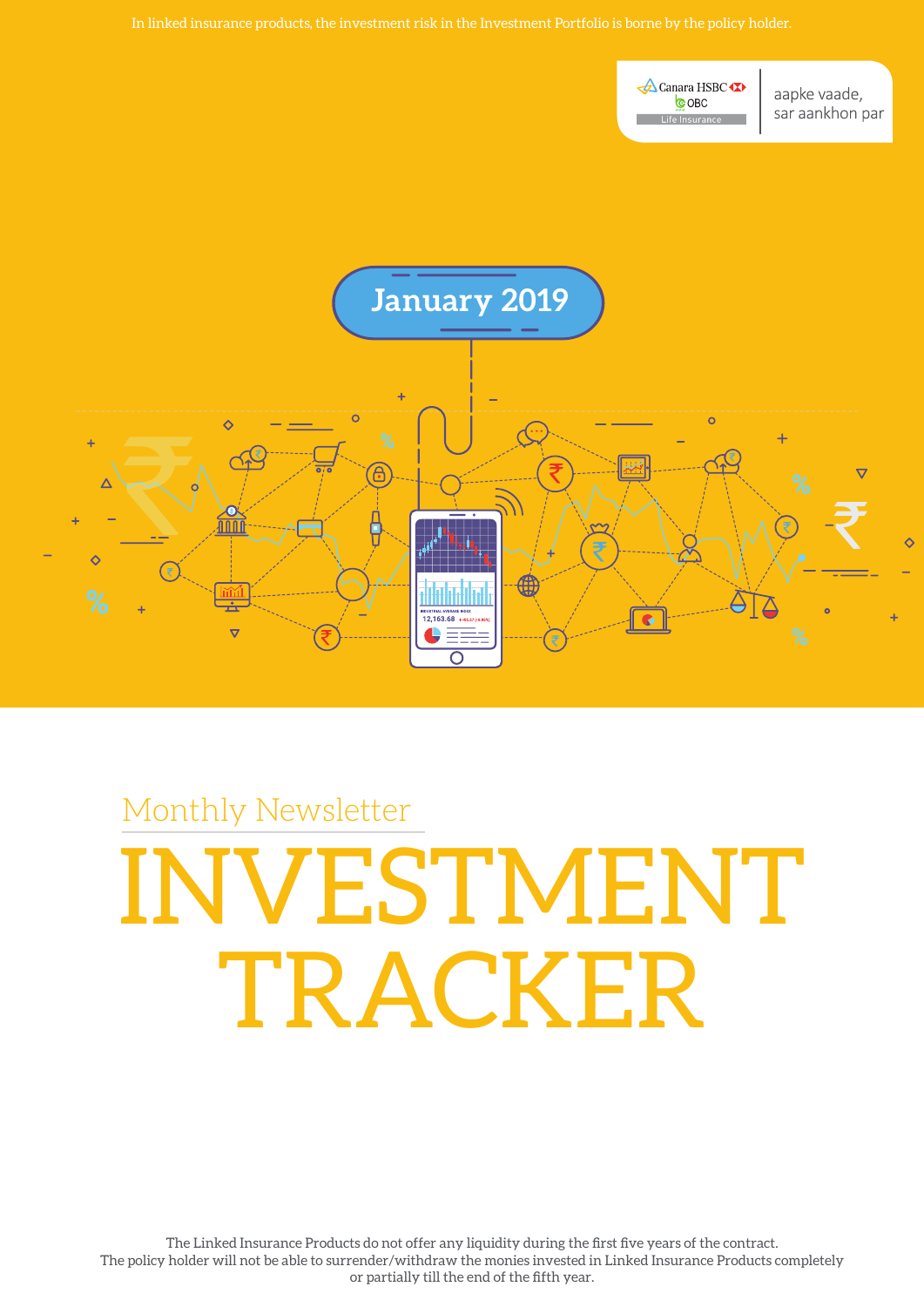

# **Anurag Jain**

# **From the CIO's Desk**

#### **Market commentary – January 2019**

Equity markets were flat in the month of January 2019 as market participants took cues from the ongoing 3QFY19 corporate results and positioned themselves cautiously ahead of the Union budget 2019. Broader markets however, underperformed during the period. The markets gave a thumbs up to the Union Budget 2019 presented on 1st February 2019. The government announced (1) a new scheme (PM-KISAN) which entails direct payment of Rs 6,000 per annum to 12 crore to small and marginal farmers, (2) tax rebate to individual taxpayers with taxable income upto Rs 5 lac, which would entail savings of up to Rs 12,500 (average Rs6,000) for 3 crore individual tax payers assuming this is implemented in the FY2020 final budget and (3) several benefits to boost real estate sector. This being the last budget before the general elections, expectedly, focus is on rural, urban poor and infrastructure. This would leave higher disposable income in the hands of people and drive consumption driven growth.

January 2019 was a volatile month for fixed income markets due to continuous speculation about the size of farm package and worry on fiscal deficit front. Liquidity in the economy improved as the Reserve Bank infused another Rs 50,000 crores in the economy and government continued to spend more. Crude oil remains in a comfortable range from USD 60/barrel to USD 65/barrel. This coupled with lower food and commodity prices has led to consumer inflation being significantly low at 2.18% for December 2018. Lower inflation provides significant room for interest rates to come down or growth boosting measures to be undertaken. Expectedly, interest rates came down in last week of the month, also supported by US Federal Reserve keeping interest rates and outlook favorable. The Union Budget presented on 1st February 2019 was balanced but higher gross borrowing put pressure on yields. The key for bond market is first policy announcement in first week of February 2019 by the new governor. Overall, growth is slowing down globally, commodity, crude oil and food prices are under control which is favorable for interest to come down further and generate capital gains in fixed income investments.

The previous 4 years have witnessed several reforms- Goods & Service tax(GST), direct benefit transfer(DBT) of subsidies, insolvency and bankruptcy code, housing for all, thrust on "Make in India" etc. These reforms have created a favorable environment for economic growth in India. Long-term growth drivers, remain in place; these being a) recovery in domestic manufacturing and construction, b) strong 2019 outlook for bottom of pyramid consumption, c) expected bounce back in earnings growth, d) NPA recognition cycle ending, and f) a pick-up in capacity utilization, which should be a precursor to private capital expenditure revival. In our view, volatility is likely to continue in the short term till the general elections due by May 2019. We believe that this correction and volatility is a very good time to gradually invest and build a portfolio with a long-term horizon as outlook for growth is very good. Regular, systematic, and disciplined investments made during volatile times tend to earn higher returns in the longer term.

Our investment philosophy is based on a disciplined and structured approach of doing research and investing. It includes undiluted focus on fundamental research to identify high-quality businesses, having strong corporate governance framework that will create sustainable value for their shareholders. We employ great rigor and effort in identifying good companies and businesses and holding onto those investments for long periods. The objective is to build a portfolio of companies that will grow and become big over time and in the process generate superior returns.

After seeing the volatility in the markets in recent times, one may be tempted to cash out of the market-linked investments and wait for markets to stabilize. We would suggest that "time in the market is more important than timing the market" to generate good returns over a long-term period. Trying to time the market leads to negative surprises generally and investing on a regular basis is the best investment strategy. Regular investing in times like these leads to purchase of equities at attractive levels and generates superior returns over medium to long term.

*Data Sources: The factual information mentioned above pertaining to market performance has been taken from National Stock Exchange (NSE) website, CRISIL Customized debt index, Reserve Bank of India (RBI) NDS‐OM, and Bloomberg.*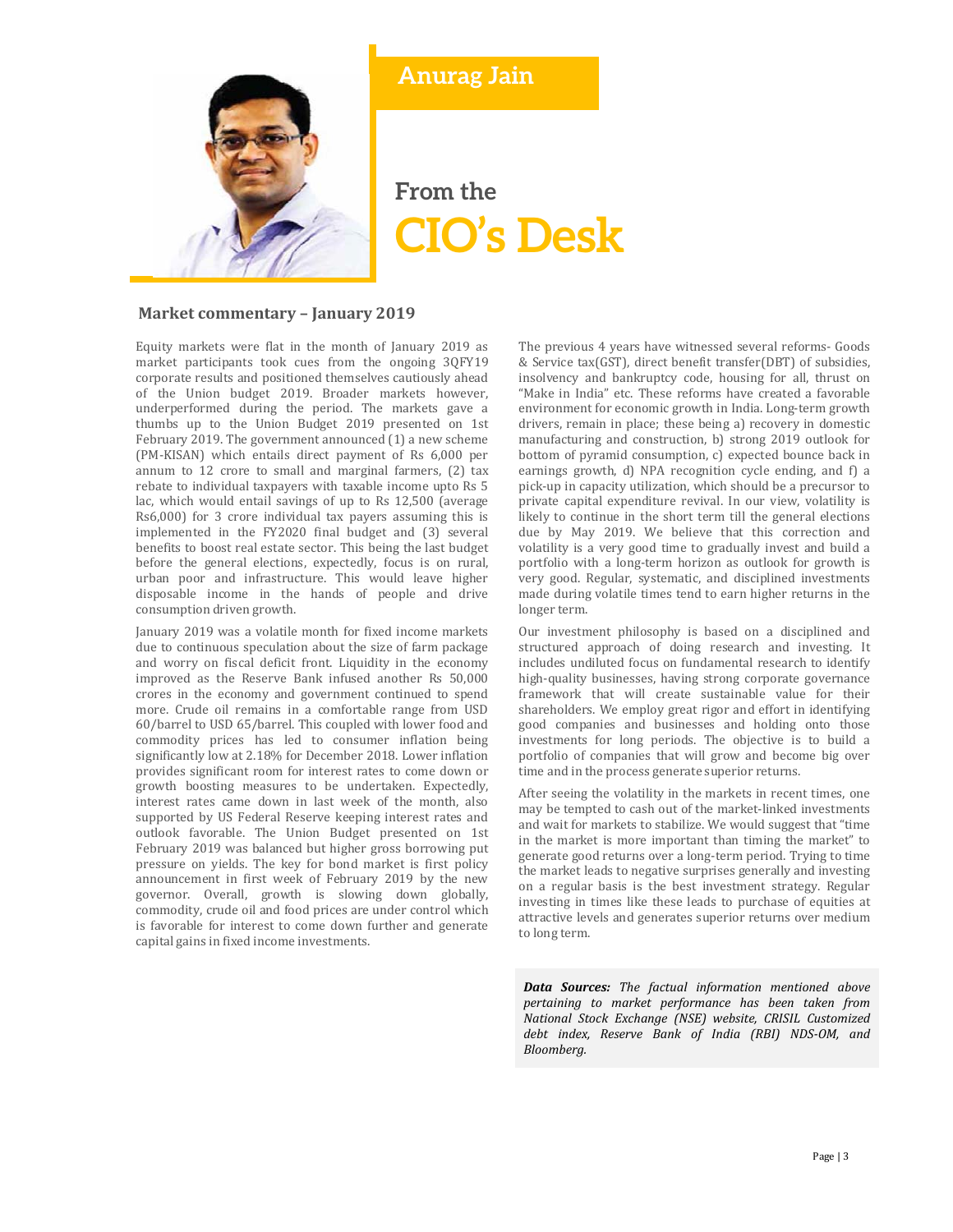# **Equity Fund**

The Fund's primary objective is to have high capital appreciation through investment in equities. To maintain liquidity, the Fund will invest in cash and money market instruments.

#### **DATE OF INCEPTION: 16TH JUNE 2008**

| <b>Risk Profile - High</b>            |                   |                   | NAV as on 31st January 2019: 23.9743                        |                  |
|---------------------------------------|-------------------|-------------------|-------------------------------------------------------------|------------------|
|                                       | <b>Actual</b>     | $AUM^{\hat{}}$ in | Top 10 Holding as on 31st January 2019                      | $\frac{0}{0}$    |
| <b>Asset Allocation Pattern</b>       | <b>Allocation</b> | Rs. Crore         | Equity                                                      | 98.4             |
| $\frac{160\% - 100\%}{100\%}$         |                   |                   | Reliance ETF Bank BeES                                      | 6.5              |
|                                       | 98.4%             | 650.9             | Reliance Industries Ltd                                     | 6.3              |
| Equity and Equity Related Instruments |                   |                   | <b>ICICI Bank Ltd</b>                                       | 6.2              |
|                                       |                   |                   | Tata Consultancy Services Ltd                               | 5.2              |
| $0\% - 40\%$                          | $1.6\%$           | 10.7              | Infosys Ltd                                                 | 4.9              |
| Money Market Instruments and Others   |                   |                   | Maruti Suzuki India Ltd                                     | 3.7              |
|                                       |                   |                   | Larsen & Tourbo Ltd                                         | 3.7              |
| Total                                 | 100.0%            | 661.6             | Axis Bank                                                   | 3.4              |
|                                       |                   |                   | $T_{\rm T}$ $T_{\rm T}$ $T_{\rm T}$ $T_{\rm T}$ $T_{\rm T}$ | $\sim$ $\lambda$ |

#### **Benchmark: Nifty 50**



|  |  |  |  | Financial And Insurance Activities |  |
|--|--|--|--|------------------------------------|--|
|--|--|--|--|------------------------------------|--|

- Computer Programming, Consultancy And Related Activities
- Manufacture Of Coke And Refined Petroleum Products
- Manufacture Of Motor Vehicles, Trailers And Semi-Trailers
- Manufacture Of Chemicals And Chemical Products
- Manufacture Of Pharmaceuticals, Medicinal Chemical And Botanical Products
- Manufacture Of Other Non-Metallic Mineral Products
- Civil Engineering
- Manufacture Of Tobacco Products
- Manufacture Of Basic Metals
- Mutual Fund (Including ETF)
- Others

#### INVESTMENT TRACKER JANUARY 2019

|                     | <b>Number of Funds Managed</b> |             |               |  |  |
|---------------------|--------------------------------|-------------|---------------|--|--|
| <b>Fund Manager</b> | Equity                         | <b>Debt</b> | <b>Hybrid</b> |  |  |
| Mr Anurag Jain      |                                |             |               |  |  |

NAV as on 31st January 2019: 23.9743

| KISK Profile -High                              | Actual            | $AUM^{\hat{}}$ in | Top 10 Holding as on 31st January 2019 | $\frac{0}{0}$ |
|-------------------------------------------------|-------------------|-------------------|----------------------------------------|---------------|
| <b>Asset Allocation Pattern</b>                 | <b>Allocation</b> | Rs. Crore         | <b>Equity</b>                          | 98.4          |
| $60\% - 100\%$                                  |                   |                   | Reliance ETF Bank BeES                 | 6.5           |
|                                                 | 98.4%             | 650.9             | Reliance Industries Ltd                | 6.3           |
| Equity and Equity Related Instruments           |                   |                   | <b>ICICI Bank Ltd</b>                  | 6.2           |
| $0\% - 40\%$                                    |                   |                   | Tata Consultancy Services Ltd          | 5.2           |
|                                                 | 1.6%              | <b>10.7</b>       | Infosys Ltd                            | 4.9           |
| Money Market Instruments and Others             |                   |                   | Maruti Suzuki India Ltd                | 3.7           |
|                                                 |                   | 661.6             | Larsen & Tourbo Ltd                    | 3.7           |
| <b>Total</b>                                    | <b>100.0%</b>     |                   | Axis Bank                              | 3.4           |
|                                                 |                   |                   | <b>ITC</b> Ltd                         | 3.4           |
| Assets Under Management                         |                   |                   | Kotak Banking ETF                      | 3.0           |
|                                                 |                   |                   | Others                                 | 52.0          |
| Benchmark: Nifty 50                             |                   |                   | Money Market Instruments & Others(%)   | 1.6           |
| <b>FUND PERFORMANCE AS ON 31st January 2019</b> |                   |                   | <b>Total</b>                           | 100.0         |

*Equity Fund benchmark is Nifty 50*

*Past performance is not indicative of future performance*

*The SFIN for Equity Fund is ULIF00116/06/08EQUITYFUND136*

#### **24.5 12.4 8.8 6.8 5.6 4.3 3.7 3.7 3.4 2.6 10.6 13.7**  $\Omega$ 5 10 15 20 25 30 **Top 10 Industry Sector Exposure (%)**

(Others)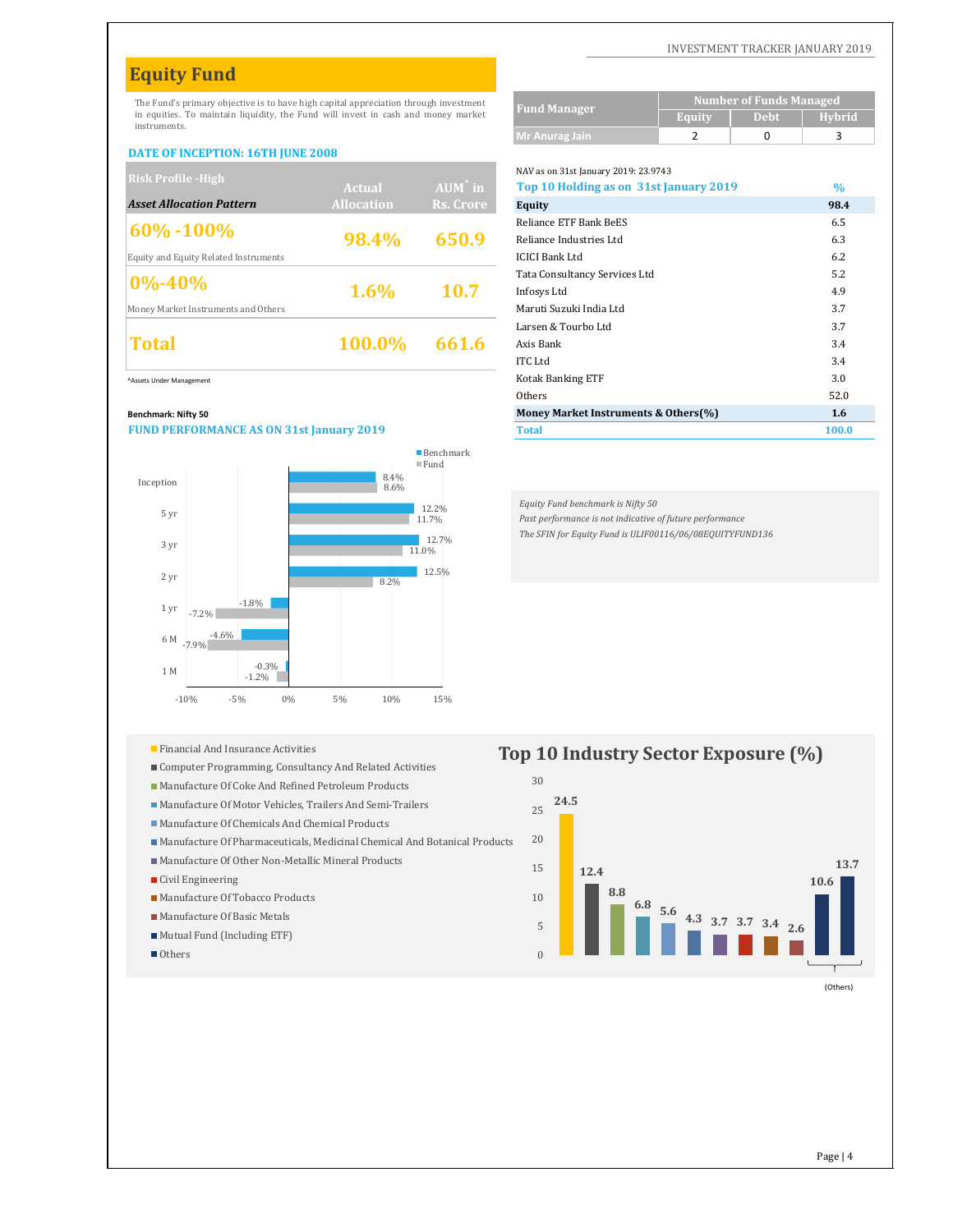# **Equity II Fund**

The Fund's primary objective is to have high capital appreciation through investment in equities. To maintain liquidity, the Fund will invest in cash and money market instruments.

#### **DATE OF INCEPTION: 07TH JANUARY 2010**

| <b>Risk Profile - High</b>            |                   |                   | NAV as on 31st January 2019: 19.6437   |               |
|---------------------------------------|-------------------|-------------------|----------------------------------------|---------------|
|                                       | <b>Actual</b>     | $AUM^{\hat{}}$ in | Top 10 Holding as on 31st January 2019 | $\frac{0}{0}$ |
| <b>Asset Allocation Pattern</b>       | <b>Allocation</b> | Rs. Crore         | Equity                                 | 98.1          |
|                                       |                   |                   | <b>ICICI Bank Ltd</b>                  | 6.3           |
| $\frac{160\% - 100\%}{100\%}$         | 98.1%             | 2213.8            | Reliance ETF Bank BeES                 | 5.3           |
| Equity and Equity Related Instruments |                   |                   | Tata Consultancy Services Ltd          | 5.1           |
| $0\% - 40\%$                          |                   | 43.7              | Reliance Industries Ltd                | 5.1           |
|                                       | 1.9%              |                   | Infosys Ltd                            | 4.7           |
| Money Market Instruments and Others   |                   |                   | <b>Kotak Banking ETF</b>               | 4.2           |
| Total                                 |                   |                   | Larsen & Tourbo Ltd                    | 3.9           |
|                                       | 100.0%            | 2257.5            | Maruti Suzuki India Ltd                | 3.8           |
|                                       |                   |                   |                                        |               |

#### **Benchmark: Nifty 50**

#### **FUND PERFORMANCE AS ON 31st January 2019**



- 
- Computer Programming, Consultancy And Related Activities
- Manufacture Of Motor Vehicles, Trailers And Semi-Trailers
- Manufacture Of Coke And Refined Petroleum Products
- Manufacture Of Chemicals And Chemical Products
- Civil Engineering
- Manufacture Of Pharmaceuticals, Medicinal Chemical And Botanical Products
- Manufacture Of Other Non-Metallic Mineral Products
- Manufacture Of Food Products
- Manufacture Of Basic Metals
- Mutual Fund (Including ETF)
- Others

#### INVESTMENT TRACKER JANUARY 2019

|                     | <b>Number of Funds Managed</b> |             |               |  |  |
|---------------------|--------------------------------|-------------|---------------|--|--|
| <b>Fund Manager</b> | Equity                         | <b>Debt</b> | <b>Hybrid</b> |  |  |
| Mr Anurag Jain      |                                |             |               |  |  |

NAV as on 31st January 2019: 19.6437

| <b>NISK FTUHIC "HIEH</b>                        | Actual            | $AUM^{\hat{}}$ in | Top 10 Holding as on 31st January 2019 | $\frac{0}{0}$ |
|-------------------------------------------------|-------------------|-------------------|----------------------------------------|---------------|
| <b>Asset Allocation Pattern</b>                 | <b>Allocation</b> | Rs. Crore         | <b>Equity</b>                          | 98.1          |
| 60% - 100%                                      |                   |                   | <b>ICICI Bank Ltd</b>                  | 6.3           |
|                                                 | 98.1%             | 2213.8            | Reliance ETF Bank BeES                 | 5.3           |
| Equity and Equity Related Instruments           |                   |                   | Tata Consultancy Services Ltd          | 5.1           |
| $0\% - 40\%$                                    |                   |                   | Reliance Industries Ltd                | 5.1           |
|                                                 | 1.9%              | 43.7              | Infosys Ltd                            | 4.7           |
| Money Market Instruments and Others             |                   |                   | <b>Kotak Banking ETF</b>               | 4.2           |
|                                                 | 100.0%            | 2257.5            | Larsen & Tourbo Ltd                    | 3.9           |
| <b>Total</b>                                    |                   |                   | Maruti Suzuki India Ltd                | 3.8           |
|                                                 |                   |                   | Axis Bank                              | 3.1           |
| Assets Under Management                         |                   |                   | HDFC Bank Ltd                          | 3.1           |
|                                                 |                   |                   | Others                                 | 53.5          |
| Benchmark: Nifty 50                             |                   |                   | Money Market Instruments & Others(%)   | 1.9           |
| <b>FUND PERFORMANCE AS ON 31st January 2019</b> |                   |                   | <b>Total</b>                           | 100.0         |

*Equity II Fund benchmark is Nifty 50*

*Past performance is not indicative of future performance*

*The SFIN for Equity II Fund is ULIF00607/01/10EQUTYIIFND136*

#### **24.4 13.0 8.0 7.0 6.3 3.9 3.6 3.3 3.1 2.0 11.0 14.3**  $\theta$ 5 10 15 20 25 30 **Top 10 Industry Sector Exposure**  $(\%)$

(Others)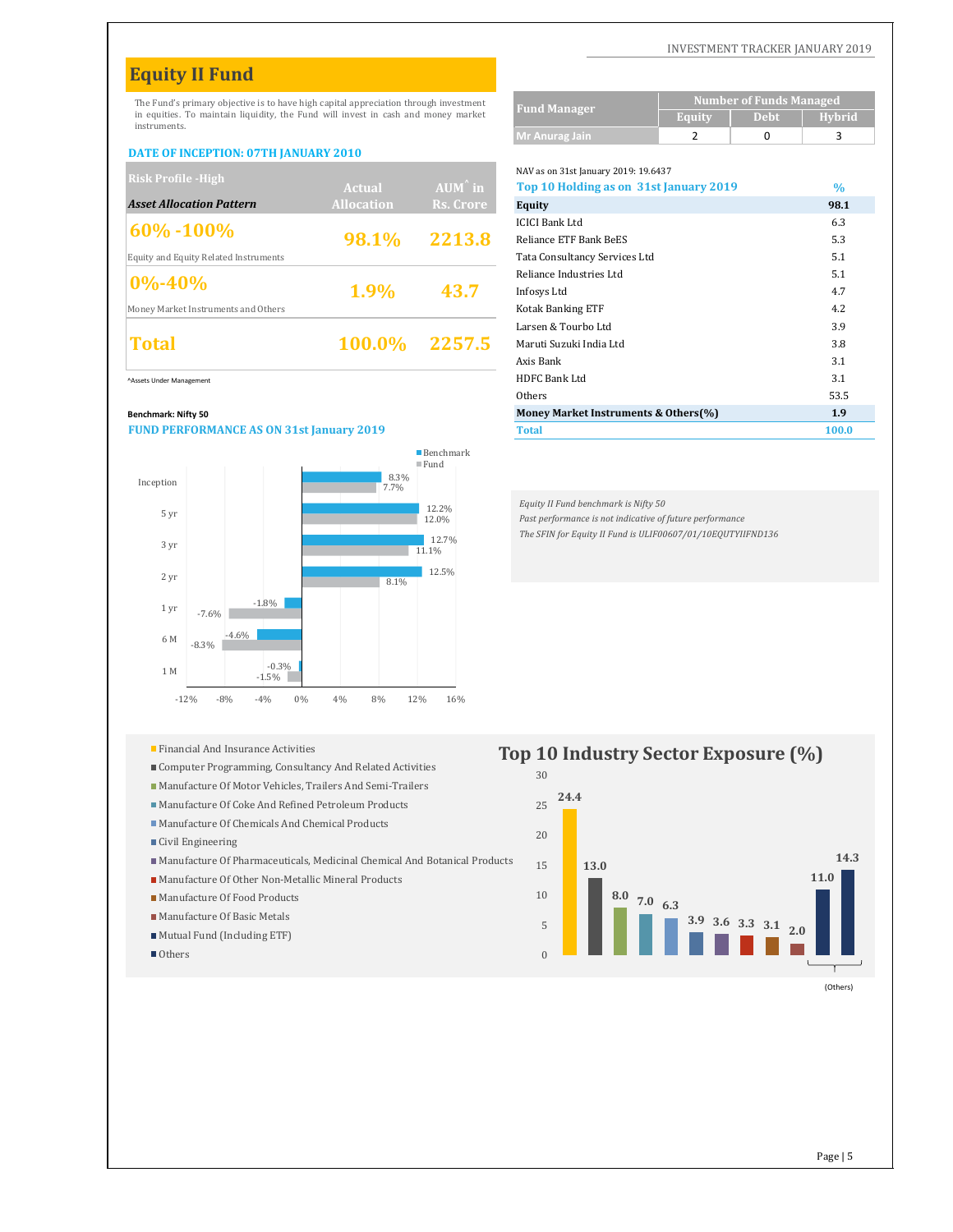## **Growth Fund**

#### **DATE OF INCEPTION: 16TH JUNE 2008**

| <b>Risk Profile -Medium to High</b>   |                   |                   | NAV as on 31st January 2019: 24.1618   |               |
|---------------------------------------|-------------------|-------------------|----------------------------------------|---------------|
|                                       | Actual            | $AUM^{\wedge}$ in | Top 10 Holding as on 31st January 2019 | $\frac{0}{0}$ |
| <b>Asset Allocation Pattern</b>       | <b>Allocation</b> | Rs. Crore         | Equity                                 | 83.2          |
|                                       |                   |                   | <b>ICICI Bank Ltd</b>                  | 5.9           |
| $ 50\% - 90\%$                        | 83.2%             | 118.8             | Infosys Ltd                            | 5.7           |
| Equity and Equity Related Instruments |                   |                   | <b>HDFC Bank Ltd</b>                   | 4.8           |
| $10\% - 50\%$                         |                   |                   | Tata Consultancy Services Ltd          | 4.1           |
|                                       | 14.6%             | 20.8              | Reliance ETF Bank BeES                 | 3.3           |
| Debt and Debt Related Instruments     |                   |                   | Maruti Suzuki India Ltd                | 3.3           |
| $ 0\% - 40\%$                         |                   |                   | <b>Kotak Banking ETF</b>               | 3.2           |
|                                       | 2.2%              | 3.2               | Reliance Industries Ltd                | 2.9           |
| Money Market Instruments and Others   |                   |                   | Larsen & Tourbo Ltd                    | 2.6           |
|                                       |                   |                   | Axis Bank                              | 2.5           |
| Total                                 | <b>100.0%</b>     | <b>142.8</b>      | Others                                 | 44.7          |
|                                       |                   |                   |                                        |               |



| The Fund invests in listed equities and high quality fixed income and money market                                |                |                   |                     |                                                                              | <b>Number of Funds Managed</b> |               |
|-------------------------------------------------------------------------------------------------------------------|----------------|-------------------|---------------------|------------------------------------------------------------------------------|--------------------------------|---------------|
| instruments. The Fund intends to adopt relatively aggressive approach towards bonds and                           |                |                   |                     | <b>Fund Manager</b>                                                          | <b>Debt</b><br><b>Equity</b>   | <b>Hybrid</b> |
| equities with the objective of achieving capital appreciation.                                                    |                |                   |                     | <b>Mr Vikas Gupta</b>                                                        | $\overline{2}$<br>$\Omega$     | 3             |
| DATE OF INCEPTION: 16TH JUNE 2008                                                                                 |                |                   |                     | <b>Mr Abhishek Das</b>                                                       | $\Omega$<br>6                  | 8             |
| <b>Risk Profile -Medium to High</b>                                                                               |                |                   |                     | NAV as on 31st January 2019: 24.1618                                         |                                |               |
|                                                                                                                   |                | <b>Actual</b>     | AUM <sup>^</sup> in | Top 10 Holding as on 31st January 2019                                       |                                | $\%$          |
| <b>Asset Allocation Pattern</b>                                                                                   |                | <b>Allocation</b> | Rs. Crore           | Equity                                                                       |                                | 83.2          |
| 50%-90%                                                                                                           |                |                   |                     | <b>ICICI Bank Ltd</b>                                                        |                                | 5.9           |
|                                                                                                                   |                | 83.2%             | 118.8               | Infosys Ltd                                                                  |                                | 5.7           |
| <b>Equity and Equity Related Instruments</b>                                                                      |                |                   |                     | HDFC Bank Ltd                                                                |                                | 4.8           |
| $10\% - 50\%$                                                                                                     |                |                   |                     | Tata Consultancy Services Ltd                                                |                                | 4.1           |
|                                                                                                                   |                | 14.6%             | 20.8                | Reliance ETF Bank BeES                                                       |                                | 3.3           |
| Debt and Debt Related Instruments                                                                                 |                |                   |                     | Maruti Suzuki India Ltd                                                      |                                | 3.3           |
| $0\% - 40\%$                                                                                                      |                |                   |                     | <b>Kotak Banking ETF</b>                                                     |                                | 3.2           |
|                                                                                                                   |                | 2.2%              | 3.2                 | Reliance Industries Ltd                                                      |                                | 2.9           |
| Money Market Instruments and Others                                                                               |                |                   |                     | Larsen & Tourbo Ltd                                                          |                                | 2.6           |
|                                                                                                                   |                |                   |                     | Axis Bank                                                                    |                                | 2.5           |
| Total                                                                                                             |                | 100.0%            | 142.8               | Others                                                                       |                                | 44.7          |
|                                                                                                                   |                |                   |                     | <b>Government Securities</b>                                                 |                                | 9.7           |
| Assets Under Management                                                                                           |                |                   |                     | 8.97% Govt. of India (MD 05/12/2030)                                         |                                | 3.1<br>2.4    |
| Benchmark: Nifty 50 and CRISIL Composite Bond Fund Index<br><b>FUND PERFORMANCE AS ON 31st January 2019</b>       |                |                   |                     | 7.17% Govt. of India (MD 08/01/2028)                                         |                                | 1.1           |
|                                                                                                                   |                |                   | <b>Benchmark</b>    | 6.57% Govt. of India (MD 05/12/2033)<br>7.72% Govt. of India (MD 25/05/2025) |                                | 1.1           |
|                                                                                                                   |                |                   | $\blacksquare$ Fund |                                                                              |                                | 0.5           |
| Inception                                                                                                         |                | 8.1%              |                     | 6.35% Govt. of India (MD 02/01/2020)<br>7.61% Govt. of India (MD 09/05/2030) |                                | 0.4           |
|                                                                                                                   |                | 8.7%              |                     | 9.23% Govt. of India (MD 23/12/2043)                                         |                                | 0.4           |
| 5 yr                                                                                                              |                |                   | 11.3%<br>11.4%      | 7.88% Govt. of India (MD 19/03/2030)                                         |                                | 0.2           |
|                                                                                                                   |                |                   | 11.4%               | 6.79% Govt. of India (MD 26/12/2029)                                         |                                | 0.2           |
| 3 yr                                                                                                              |                |                   | 11.1%               | 6.84% Govt. of India (MD 19/12/2022)                                         |                                | 0.1           |
| 2 yr                                                                                                              |                |                   | 10.6%               | Others                                                                       |                                | 0.2           |
|                                                                                                                   |                | 7.5%              |                     | <b>Corporate Debt</b>                                                        |                                | 4.9           |
| 1 yr<br>$-7.5%$                                                                                                   | $-0.5%$        |                   |                     | 9.75% Rural Electrification Corp. Ltd. (MD 11/11/2021)                       |                                | 1.1           |
|                                                                                                                   |                |                   |                     | 9.18% Power Fin Corp. Ltd. (MD 15/04/2021)                                   |                                | 0.9           |
| 6 M $-7.9\%$                                                                                                      | $-3.0\%$       |                   |                     | 10.40% Sikka Ports & Terminals Limited (MD 18/07/2021)                       |                                | 0.7           |
|                                                                                                                   | $-0.2%$        |                   |                     | 9.00% Power Fin Corp. Ltd. (MD 11/03/2028)                                   |                                | 0.7           |
| 1 M                                                                                                               | $-1.3%$        |                   |                     | 10.25% Sikka Ports & Terminals Ltd (MD 22/08/2021)                           |                                | 0.7           |
| $-10%$                                                                                                            | $-5%$<br>$0\%$ | 5%<br>10%         | 15%                 | 8.25% The Great Eastern Shipping Co. Ltd (MD 25/05/2027)                     |                                | 0.3           |
|                                                                                                                   |                |                   |                     | 8.57% India Infradebt Ltd. (MD 23/06/2026)                                   |                                | 0.3           |
| rowth Fund benchmark is 80% Nifty 50 and 20% CRISIL Composite Bond Fund Index                                     |                |                   |                     | 8.70% Power Fin Corp. Ltd. (MD 14/05/2020)                                   |                                | 0.1           |
| lodified Duration of Debt and Money Market: 5.49 years<br>ast performance is not indicative of future performance |                |                   |                     | Money Market Instruments & Others(%)                                         |                                | 2.2           |
| he SFIN for Growth Fund is ULIF00216/06/08GROWTHFUND136                                                           |                |                   |                     | <b>Total</b>                                                                 |                                | 100.0         |

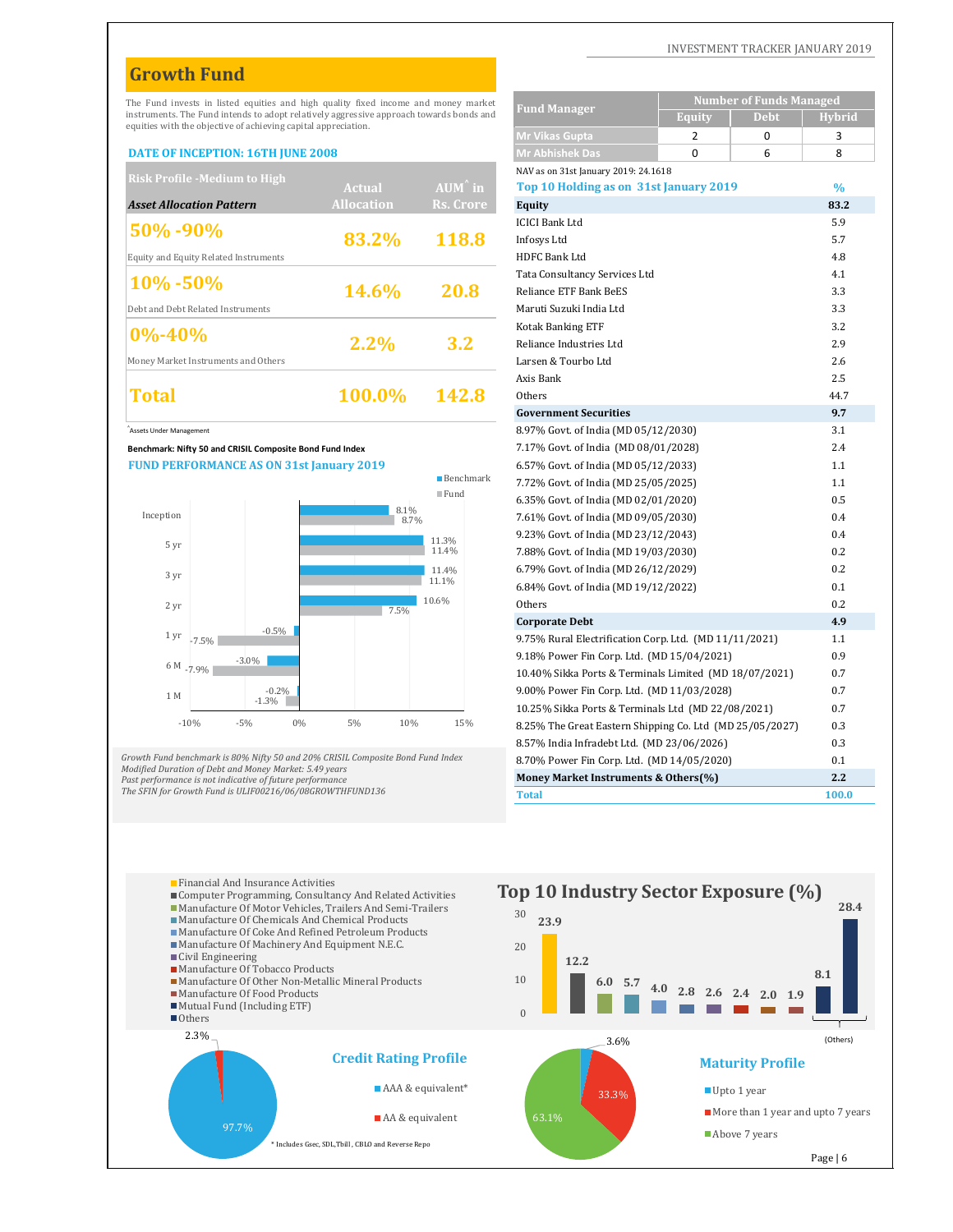# **Growth II Fund**

#### **DATE OF INCEPTION: 07TH JANUARY 2010**

| <b>Risk Profile -Medium to High</b>   |                   |                   | NAV as on 31st January 2019: 20.5390        |               |
|---------------------------------------|-------------------|-------------------|---------------------------------------------|---------------|
|                                       | Actual            | $AUM^{\wedge}$ in | Top 10 Holding as on 31st January 2019      | $\frac{0}{0}$ |
| <b>Asset Allocation Pattern</b>       | <b>Allocation</b> | Rs. Crore         | Equity                                      | 84.3          |
|                                       |                   |                   | <b>ICICI Bank Ltd</b>                       | 6.1           |
| $ 50\% - 90\%$                        | 84.3%             | 110.8             | Infosys Ltd                                 | 5.8           |
| Equity and Equity Related Instruments |                   |                   | <b>HDFC Bank Ltd</b>                        | 4.8           |
| $10\% - 50\%$                         |                   |                   | Tata Consultancy Services Ltd               | 4.2           |
|                                       | 14.3%             | <b>18.8</b>       | Reliance ETF Bank BeES                      | 3.8           |
| Debt and Debt Related Instruments     |                   |                   | Maruti Suzuki India Ltd                     | 3.3           |
| $ 0\% - 40\%$                         |                   |                   | Reliance Industries Ltd                     | 3.0           |
|                                       | 1.4%              | <b>1.8</b>        | Axis Bank                                   | 2.7           |
| Money Market Instruments and Others   |                   |                   | Larsen & Tourbo Ltd                         | 2.6           |
|                                       |                   |                   | Housing Development Finance Corporation Ltd | 2.5           |
| Total                                 | <b>100.0%</b>     | 131.4             | Others                                      | 45.5          |
|                                       |                   |                   |                                             |               |



|                                                                                                                       |             | The Fund invests in listed equities and high quality fixed income and money market<br>instruments. The Fund intends to adopt relatively aggressive approach towards bonds and |                     | <b>Fund Manager</b>                                                          | <b>Number of Funds Managed</b>                           |               |
|-----------------------------------------------------------------------------------------------------------------------|-------------|-------------------------------------------------------------------------------------------------------------------------------------------------------------------------------|---------------------|------------------------------------------------------------------------------|----------------------------------------------------------|---------------|
| equities with the objective of achieving capital appreciation.                                                        |             |                                                                                                                                                                               |                     |                                                                              | <b>Debt</b><br><b>Equity</b>                             | <b>Hybrid</b> |
|                                                                                                                       |             |                                                                                                                                                                               |                     | <b>Mr Vikas Gupta</b>                                                        | 2<br>$\Omega$                                            | 3             |
| <b>DATE OF INCEPTION: 07TH JANUARY 2010</b>                                                                           |             |                                                                                                                                                                               |                     | <b>Mr Abhishek Das</b>                                                       | 0<br>6                                                   | 8             |
| <b>Risk Profile -Medium to High</b>                                                                                   |             |                                                                                                                                                                               |                     | NAV as on 31st January 2019: 20.5390                                         |                                                          |               |
|                                                                                                                       |             | <b>Actual</b>                                                                                                                                                                 | AUM <sup>^</sup> in | Top 10 Holding as on 31st January 2019                                       |                                                          | $\frac{0}{0}$ |
| <b>Asset Allocation Pattern</b>                                                                                       |             | <b>Allocation</b>                                                                                                                                                             | <b>Rs. Crore</b>    | <b>Equity</b>                                                                |                                                          | 84.3          |
| 50% -90%                                                                                                              |             |                                                                                                                                                                               |                     | <b>ICICI Bank Ltd</b>                                                        |                                                          | 6.1           |
|                                                                                                                       |             | 84.3%                                                                                                                                                                         | 110.8               | Infosys Ltd                                                                  |                                                          | 5.8           |
| <b>Equity and Equity Related Instruments</b>                                                                          |             |                                                                                                                                                                               |                     | HDFC Bank Ltd                                                                |                                                          | 4.8           |
| 10%-50%                                                                                                               |             |                                                                                                                                                                               |                     | Tata Consultancy Services Ltd                                                |                                                          | 4.2           |
|                                                                                                                       |             | 14.3%                                                                                                                                                                         | 18.8                | <b>Reliance ETF Bank BeES</b>                                                |                                                          | 3.8           |
| Debt and Debt Related Instruments                                                                                     |             |                                                                                                                                                                               |                     | Maruti Suzuki India Ltd                                                      |                                                          | 3.3           |
| $0\% - 40\%$                                                                                                          |             |                                                                                                                                                                               |                     | Reliance Industries Ltd                                                      |                                                          | 3.0           |
|                                                                                                                       |             | 1.4%                                                                                                                                                                          | 1.8                 | Axis Bank                                                                    |                                                          | 2.7           |
| Money Market Instruments and Others                                                                                   |             |                                                                                                                                                                               |                     | Larsen & Tourbo Ltd                                                          |                                                          | 2.6           |
|                                                                                                                       |             |                                                                                                                                                                               |                     | Housing Development Finance Corporation Ltd                                  |                                                          | 2.5           |
| Total                                                                                                                 |             | 100.0%                                                                                                                                                                        | 131.4               | Others                                                                       |                                                          | 45.5<br>9.3   |
|                                                                                                                       |             |                                                                                                                                                                               |                     | <b>Government Securities</b>                                                 |                                                          |               |
| Assets Under Management                                                                                               |             |                                                                                                                                                                               |                     | 7.17% Govt. of India (MD 08/01/2028)                                         |                                                          | 1.9           |
| Benchmark: Nifty 50 and CRISIL Composite Bond Fund Index                                                              |             |                                                                                                                                                                               |                     | 6.68% Govt. of India (MD 17/09/2031)                                         |                                                          | 1.8<br>0.9    |
| <b>FUND PERFORMANCE AS ON 31st January 2019</b>                                                                       |             |                                                                                                                                                                               | <b>Benchmark</b>    | 6.79% Govt. of India (MD 26/12/2029)<br>6.57% Govt. of India (MD 05/12/2033) |                                                          | 0.9           |
|                                                                                                                       |             |                                                                                                                                                                               | $\blacksquare$ Fund |                                                                              |                                                          | 0.8           |
| Inception                                                                                                             |             | 8.0%                                                                                                                                                                          |                     | 7.61% Govt. of India (MD 09/05/2030)                                         |                                                          | 0.8           |
|                                                                                                                       |             | 8.3%                                                                                                                                                                          |                     | 6.35% Govt. of India (MD 02/01/2020)                                         |                                                          | 0.7           |
| 5 yr                                                                                                                  |             |                                                                                                                                                                               | 11.3%<br>11.8%      | 6.84% Govt. of India (MD 19/12/2022)<br>7.72% Govt. of India (MD 25/05/2025) |                                                          | 0.5           |
|                                                                                                                       |             |                                                                                                                                                                               |                     | 7.80% Govt. of India (MD 03/05/2020)                                         |                                                          | 0.5           |
| 3 yr                                                                                                                  |             |                                                                                                                                                                               | 11.4%<br>11.7%      | 8.24% Govt. of India (MD 10/11/2033)                                         |                                                          | 0.4           |
|                                                                                                                       |             |                                                                                                                                                                               | 10.7%               | Others                                                                       |                                                          | 0.2           |
| 2 yr                                                                                                                  |             | 8.0%                                                                                                                                                                          |                     | <b>Corporate Debt</b>                                                        |                                                          | 5.0           |
| 1 yr                                                                                                                  | $-0.4%$     |                                                                                                                                                                               |                     | 9.00% Power Fin Corp. Ltd. (MD 11/03/2028)                                   |                                                          | 1.7           |
| $-7.0%$                                                                                                               |             |                                                                                                                                                                               |                     | 10.25% Sikka Ports & Terminals Ltd (MD 22/08/2021)                           |                                                          | 1.7           |
| 6 M - 7.8%                                                                                                            | $-2.9\%$    |                                                                                                                                                                               |                     | 8.60% IDFC Infra Finance Ltd. (MD 25/08/2021)                                |                                                          | 0.4           |
|                                                                                                                       | $-0.2%$     |                                                                                                                                                                               |                     |                                                                              | 8.25% The Great Eastern Shipping Co. Ltd (MD 25/05/2027) | 0.4           |
| 1 M                                                                                                                   | $-1.2\%$    |                                                                                                                                                                               |                     | 8.70% Great Eastern Shipping Co Ltd. (MD 06/05/2026)                         |                                                          | 0.3           |
| $-10%$                                                                                                                | 0%<br>$-5%$ | $5\%$<br>10%                                                                                                                                                                  | 15%                 |                                                                              | 10.40% Sikka Ports & Terminals Limited (MD 18/07/2021)   | 0.2           |
|                                                                                                                       |             |                                                                                                                                                                               |                     | 8.57% India Infradebt Ltd. (MD 23/06/2026)                                   |                                                          | 0.2           |
|                                                                                                                       |             | rowth II Fund benchmark is 80% Nifty 50 and 20% CRISIL Composite Bond Fund Index                                                                                              |                     | 8.70% Power Fin Corp. Ltd. (MD 14/05/2020)                                   |                                                          | 0.1           |
| lodified Duration of Debt and Money Market: 5.39 years                                                                |             |                                                                                                                                                                               |                     | Money Market Instruments & Others(%)                                         |                                                          | 1.4           |
| ast performance is not indicative of future performance<br>he SFIN for Growth II Fund is ULIF00707/01/10GROWTIIFND136 |             |                                                                                                                                                                               |                     | <b>Total</b>                                                                 |                                                          | 100.0         |
|                                                                                                                       |             |                                                                                                                                                                               |                     |                                                                              |                                                          |               |

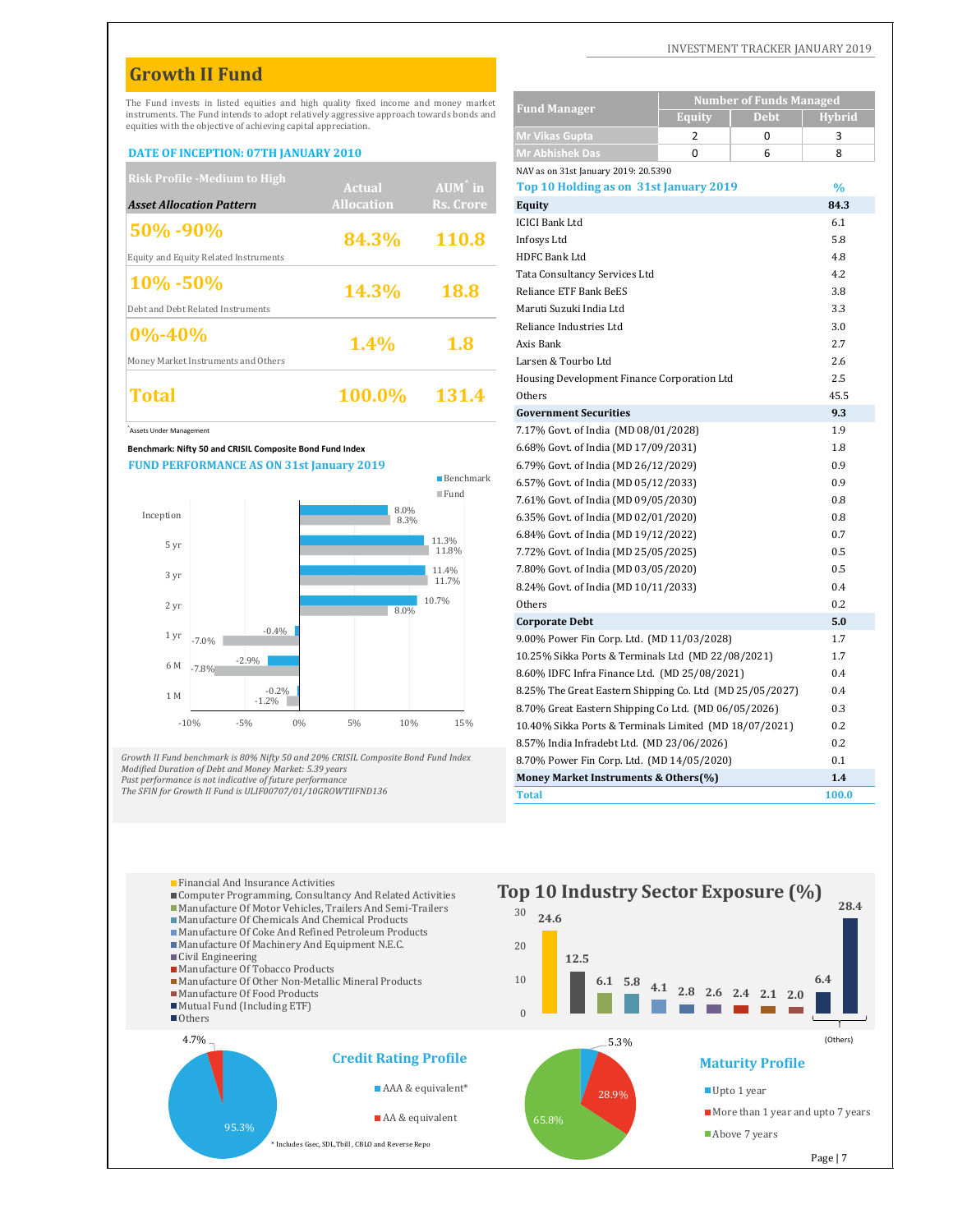# **Growth Plus Fund**

#### **DATE OF INCEPTION: 13TH SEPTEMBER 2010**

| <b>Risk Profile -Medium to High</b>   |                   |                   | NAV as on 31st January 2019: 17.5295        |      |
|---------------------------------------|-------------------|-------------------|---------------------------------------------|------|
|                                       | <b>Actual</b>     | $AUM^{\wedge}$ in | Top 10 Holding as on 31st January 2019      | $\%$ |
| <b>Asset Allocation Pattern</b>       | <b>Allocation</b> | Rs. Crore         | Equity                                      | 82.6 |
|                                       |                   |                   | <b>ICICI Bank Ltd</b>                       | 6.5  |
| 50% -90%                              | 82.6%             | 364.9             | Infosys Ltd                                 | 5.7  |
| Equity and Equity Related Instruments |                   |                   | <b>HDFC Bank Ltd</b>                        | 4.9  |
| $10\% - 50\%$                         |                   |                   | Reliance Industries Ltd                     | 4.4  |
|                                       | <b>13.9%</b>      | 61.2              | Tata Consultancy Services Ltd               | 4.2  |
| Debt and Debt Related Instruments     |                   |                   | Maruti Suzuki India Ltd                     | 3.3  |
|                                       |                   |                   | Reliance ETF Bank BeES                      | 3.3  |
| $ 0\% - 40\%$                         | $3.6\%$           | <b>15.8</b>       | Axis Bank                                   | 3.0  |
| Money Market Instruments and Others   |                   |                   | Housing Development Finance Corporation Ltd | 3.0  |
|                                       |                   |                   | Larsen & Tourbo Ltd                         | 2.6  |
| Total                                 | 100.0%            | 441.9             | Others                                      | 41.8 |
|                                       |                   |                   |                                             |      |



2.8%

■ Others

Mutual Fund (Including ETF)

Civil Engineering

| The Fund invests in listed equities and high quality fixed income and money market                                                                        |                    |    |                   |              |                          | <b>Fund Manager</b>                                      |                | <b>Number of Funds Managed</b> |            |
|-----------------------------------------------------------------------------------------------------------------------------------------------------------|--------------------|----|-------------------|--------------|--------------------------|----------------------------------------------------------|----------------|--------------------------------|------------|
| instruments. The Fund intends to adopt relatively aggressive approach towards bonds and<br>equities with the objective of achieving capital appreciation. |                    |    |                   |              |                          |                                                          | <b>Equity</b>  | Debt                           | Hvbrid     |
|                                                                                                                                                           |                    |    |                   |              |                          | <b>Mr Vikas Gupta</b>                                    | $\overline{2}$ | 0                              | 3          |
| <b>DATE OF INCEPTION: 13TH SEPTEMBER 2010</b>                                                                                                             |                    |    |                   |              |                          | <b>Mr Abhishek Das</b>                                   | 0              | 6                              | 8          |
| <b>Risk Profile -Medium to High</b>                                                                                                                       |                    |    |                   |              |                          | NAV as on 31st January 2019: 17.5295                     |                |                                |            |
|                                                                                                                                                           |                    |    | <b>Actual</b>     |              | $AUM^{\wedge}$ in        | Top 10 Holding as on 31st January 2019                   |                |                                | $\%$       |
| <b>Asset Allocation Pattern</b>                                                                                                                           |                    |    | <b>Allocation</b> |              | <b>Rs. Crore</b>         | Equity                                                   |                |                                | 82.6       |
| 50%-90%                                                                                                                                                   |                    |    |                   |              |                          | <b>ICICI Bank Ltd</b>                                    |                |                                | 6.5        |
|                                                                                                                                                           |                    |    | 82.6%             |              | 364.9                    | Infosys Ltd                                              |                |                                | 5.7        |
| <b>Equity and Equity Related Instruments</b>                                                                                                              |                    |    |                   |              |                          | HDFC Bank Ltd                                            |                |                                | 4.9        |
| 10% -50%                                                                                                                                                  |                    |    | 13.9%             |              | 61.2                     | Reliance Industries Ltd                                  |                |                                | 4.4<br>4.2 |
|                                                                                                                                                           |                    |    |                   |              |                          | Tata Consultancy Services Ltd<br>Maruti Suzuki India Ltd |                |                                | 3.3        |
| Debt and Debt Related Instruments                                                                                                                         |                    |    |                   |              |                          | Reliance ETF Bank BeES                                   |                |                                | 3.3        |
| $0\% - 40\%$                                                                                                                                              |                    |    | 3.6%              |              | 15.8                     | Axis Bank                                                |                |                                | 3.0        |
| Money Market Instruments and Others                                                                                                                       |                    |    |                   |              |                          | Housing Development Finance Corporation Ltd              |                |                                | 3.0        |
|                                                                                                                                                           |                    |    |                   |              |                          | Larsen & Tourbo Ltd                                      |                |                                | 2.6        |
| Total                                                                                                                                                     |                    |    | 100.0%            |              | 441.9                    | Others                                                   |                |                                | 41.8       |
|                                                                                                                                                           |                    |    |                   |              |                          | <b>Government Securities</b>                             |                |                                | 10.6       |
| Assets Under Management                                                                                                                                   |                    |    |                   |              |                          | 7.17% Govt. of India (MD 08/01/2028)                     |                |                                | 2.7        |
| Benchmark: Nifty 50 and CRISIL Composite Bond Fund Index                                                                                                  |                    |    |                   |              |                          | 8.83% Govt. of India (MD 25/11/2023)                     |                |                                | 1.2        |
| <b>FUND PERFORMANCE AS ON 31st January 2019</b>                                                                                                           |                    |    |                   |              |                          | 6.68% Govt. of India (MD 17/09/2031)                     |                |                                | 1.2        |
|                                                                                                                                                           |                    |    |                   |              | $\blacksquare$ Benchmark | 9.23% Govt. of India (MD 23/12/2043)                     |                |                                | 1.0        |
|                                                                                                                                                           |                    |    |                   |              | $\blacksquare$ Fund      | 7.61% Govt. of India (MD 09/05/2030)                     |                |                                | 1.0        |
| Inception                                                                                                                                                 |                    |    |                   | 7.6%<br>6.9% |                          | 6.35% Govt. of India (MD 02/01/2020)                     |                |                                | 0.7        |
|                                                                                                                                                           |                    |    |                   |              | 11.3%                    | 7.72% Govt. of India (MD 25/05/2025)                     |                |                                | 0.6        |
| 5 yr                                                                                                                                                      |                    |    |                   |              | 11.5%                    | 8.97% Govt. of India (MD 05/12/2030)                     |                |                                | 0.5        |
| 3 yr                                                                                                                                                      |                    |    |                   |              | 11.4%                    | 7.80% Govt. of India (MD 03/05/2020)                     |                |                                | 0.4        |
|                                                                                                                                                           |                    |    |                   |              | 11.2%                    | 8.17% Govt. of India (MD 01/12/2044)                     |                |                                | 0.4        |
| 2 yr                                                                                                                                                      |                    |    |                   | 7.6%         | 10.7%                    | Others                                                   |                |                                | 0.9        |
|                                                                                                                                                           | $-0.5\%$           |    |                   |              |                          | <b>Corporate Debt</b>                                    |                |                                | 3.3        |
| 1 yr<br>$-7.6%$                                                                                                                                           |                    |    |                   |              |                          | 10.25% Sikka Ports & Terminals Ltd (MD 22/08/2021)       |                |                                | 0.6        |
| $6\;{\rm M}_{-8.2\%}$                                                                                                                                     | $-2.9\%$           |    |                   |              |                          | 8.60% IDFC Infra Finance Ltd. (MD 25/08/2021)            |                |                                | 0.6        |
|                                                                                                                                                           |                    |    |                   |              |                          | 9.24% LIC Housing Fin. Ltd. (MD 30/09/2024)              |                |                                | 0.5        |
| 1 M                                                                                                                                                       | $-0.2%$<br>$-0.9%$ |    |                   |              |                          | 9.00% Power Fin Corp. Ltd. (MD 11/03/2028)               |                |                                | 0.4        |
|                                                                                                                                                           |                    |    |                   |              |                          | 8.25% The Great Eastern Shipping Co. Ltd (MD 25/05/2027) |                |                                | 0.4        |
| $-10%$                                                                                                                                                    | $-5%$              | 0% | 5%                | 10%          | 15%                      | 9.3% L&T Infra Debt Fund Ltd. (MD 25/08/2023)            |                |                                | 0.2        |
|                                                                                                                                                           |                    |    |                   |              |                          | 8.01% L&T Infra Debt Fund Ltd. (MD 08/06/2022)           |                |                                | 0.2        |
| rowth Plus Fund benchmark is 80% Nifty 50 and 20% CRISIL Composite Bond Fund Index<br>lodified Duration of Debt and Money Market: 5.75 years              |                    |    |                   |              |                          | 10.40% Sikka Ports & Terminals Limited (MD 18/07/2021)   |                |                                | 0.2        |
| ast performance is not indicative of future performance<br>he SFIN for Growth Plus Fund is ULIF00913/09/10GROWTPLFND136                                   |                    |    |                   |              |                          | 8.57% India Infradebt Ltd. (MD 23/06/2026)               |                |                                | 0.1        |
|                                                                                                                                                           |                    |    |                   |              |                          | 9.75% Rural Electrification Corp. Ltd. (MD 11/11/2021)   |                |                                | 0.1        |
|                                                                                                                                                           |                    |    |                   |              |                          | Others                                                   |                |                                | 0.0        |
|                                                                                                                                                           |                    |    |                   |              |                          | Money Market Instruments & Others(%)                     |                |                                | 3.6        |

**Total 100.0** 

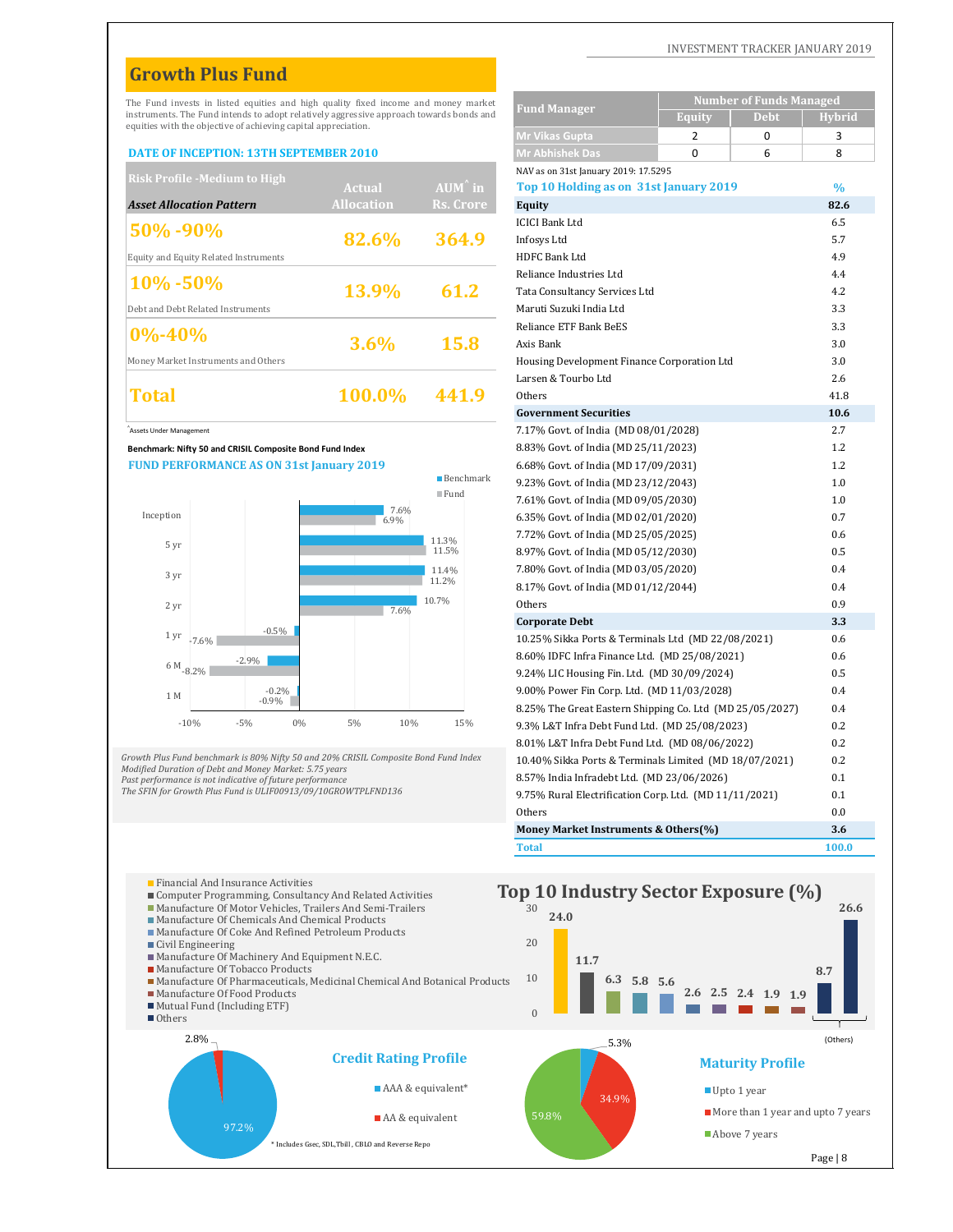# **Balanced Fund**

#### **DATE OF INCEPTION: 16TH JUNE 2008**

| <b>Risk Profile -Medium</b>           |                   |                   | NAV as on 31st January 2019: 24.6718   |               |
|---------------------------------------|-------------------|-------------------|----------------------------------------|---------------|
|                                       | <b>Actual</b>     | $AUM^{\wedge}$ in | Top 10 Holding as on 31st January 2019 | $\frac{0}{0}$ |
| <b>Asset Allocation Pattern</b>       | <b>Allocation</b> | Rs. Crore         | <b>Equity</b>                          | 56.2          |
| $ 30\% - 70\% $                       |                   |                   | <b>ICICI Bank Ltd</b>                  | 5.5           |
|                                       | 56.2%             | 159.9             | <b>HDFC Bank Ltd</b>                   | 5.1           |
| Equity and Equity Related Instruments |                   |                   | Infosys Ltd                            | 3.3           |
| $ 30\% - 70\% $                       |                   |                   | Tata Consultancy Services Ltd          | 3.2           |
|                                       | 42.0%             | 119.4             | Maruti Suzuki India Ltd                | 2.2           |
| Debt and Debt Related Instruments     |                   |                   | Reliance Industries Ltd                | 2.1           |
| $ 0\% - 40\%$                         |                   |                   | Larsen & Tourbo Ltd                    | 1.8           |
|                                       | 1.8%              | 5.0               | Axis Bank                              | 1.8           |
| Money Market Instruments and Others   |                   |                   | Kotak Mahindra Bank Ltd                | 1.6           |
|                                       |                   |                   | Hindustan Unilever Ltd                 | 1.5           |
| Total                                 | <b>100.0%</b>     | 284.3             | Others                                 | 28.1          |
|                                       |                   |                   |                                        |               |



Computer Programming, Consultancy And Related Activities Manufacture Of Motor Vehicles, Trailers And Semi-Trailers Manufacture Of Chemicals And Chemical Products Manufacture Of Coke And Refined Petroleum Products

Manufacture Of Tobacco Products **Manufacture Of Electrical Equipment Manufacture Of Food Products** 

Civil Engineering

Manufacture Of Other Non-Metallic Mineral Products

Mutual Fund (Including ETF)



20

40

60 **The Supersuan** And Insurance Activities<br> **Top 10 Industry Sector Exposure** (%)

**22.3**

#### INVESTMENT TRACKER JANUARY 2019

| The Fund adopts a relatively balanced approach towards bonds and equities exposure                                   |                   |                          | <b>Fund Manager</b>                                    | <b>Number of Funds Managed</b>                         |               |
|----------------------------------------------------------------------------------------------------------------------|-------------------|--------------------------|--------------------------------------------------------|--------------------------------------------------------|---------------|
| with the objective of achieving capital appreciation with minimal short-term performance<br>volatility.              |                   |                          |                                                        | <b>Equity</b><br>Debt                                  | <b>Hybrid</b> |
|                                                                                                                      |                   |                          | Mr Anurag Jain                                         | 2<br>0                                                 | 3             |
| <b>DATE OF INCEPTION: 16TH JUNE 2008</b>                                                                             |                   |                          | <b>Mr Abhishek Das</b>                                 | $\mathbf 0$<br>6                                       | 8             |
| <b>Risk Profile -Medium</b>                                                                                          |                   |                          | NAV as on 31st January 2019: 24.6718                   |                                                        |               |
|                                                                                                                      | <b>Actual</b>     | AUM in                   | Top 10 Holding as on 31st January 2019                 |                                                        | $\frac{0}{0}$ |
| <b>Asset Allocation Pattern</b>                                                                                      | <b>Allocation</b> | Rs. Crore                | Equity                                                 |                                                        | 56.2          |
| 30% - 70%                                                                                                            |                   |                          | <b>ICICI Bank Ltd</b>                                  |                                                        | 5.5           |
|                                                                                                                      | 56.2%             | 159.9                    | HDFC Bank Ltd                                          |                                                        | 5.1           |
| Equity and Equity Related Instruments                                                                                |                   |                          | Infosys Ltd                                            |                                                        | 3.3           |
| 30%-70%                                                                                                              |                   |                          | Tata Consultancy Services Ltd                          |                                                        | 3.2           |
|                                                                                                                      | 42.0%             | 119.4                    | Maruti Suzuki India Ltd                                |                                                        | 2.2           |
| Debt and Debt Related Instruments                                                                                    |                   |                          | Reliance Industries Ltd                                |                                                        | 2.1           |
| $0\% - 40\%$                                                                                                         | 1.8%              | 5.0                      | Larsen & Tourbo Ltd<br>Axis Bank                       |                                                        | 1.8<br>1.8    |
| Money Market Instruments and Others                                                                                  |                   |                          | Kotak Mahindra Bank Ltd                                |                                                        | 1.6           |
|                                                                                                                      |                   |                          | Hindustan Unilever Ltd                                 |                                                        | 1.5           |
| Total                                                                                                                | 100.0%            | 284.3                    | Others                                                 |                                                        | 28.1          |
|                                                                                                                      |                   |                          | <b>Government Securities</b>                           |                                                        | 19.2          |
| <b>Assets Under Management</b>                                                                                       |                   |                          | 7.17% Govt. of India (MD 08/01/2028)                   |                                                        | 7.4           |
| Benchmark: Nifty 50 and CRISIL Composite Bond Fund Index                                                             |                   |                          | 9.23% Govt. of India (MD 23/12/2043)                   |                                                        | 3.2           |
| <b>FUND PERFORMANCE AS ON 31st January 2019</b>                                                                      |                   |                          | 8.83% Govt. of India (MD 25/11/2023)                   |                                                        | 2.3           |
|                                                                                                                      |                   | $\blacksquare$ Benchmark | 8.83% Govt. of India (MD 12/12/2041)                   |                                                        | 1.6           |
|                                                                                                                      |                   | $\blacksquare$ Fund      | 6.68% Govt. of India (MD 17/09/2031)                   |                                                        | 1.2           |
| Inception                                                                                                            | 7.7%<br>8.9%      |                          | 6.62% Govt. of India (MD 28/11/2051)                   |                                                        | 0.9           |
|                                                                                                                      | 9.9%              |                          | 6.84% Govt. of India (MD 19/12/2022)                   |                                                        | 0.6           |
| 5 yr                                                                                                                 | 10.3%             |                          | 7.80% Govt. of India (MD 03/05/2020)                   |                                                        | 0.5           |
| 3 yr                                                                                                                 | 9.5%              |                          | 8.35% Uttar Pradesh State Dev. Loan Sp (MD 02/06/2024) |                                                        | 0.4           |
|                                                                                                                      | 9.5%              |                          | 8.24% Govt. of India (MD 10/11/2033)                   |                                                        | 0.4           |
| 2 yr                                                                                                                 | 7.9%<br>6.1%      |                          | Others                                                 |                                                        | 0.8           |
|                                                                                                                      | 1.5%              |                          | <b>Corporate Debt</b>                                  |                                                        | 22.8          |
| 1 yr<br>$-2.8%$                                                                                                      |                   |                          | 9.00% Power Fin Corp. Ltd. (MD 11/03/2028)             |                                                        | 7.3           |
| $-0.4%$<br>$6$ M $_{-3.5\%}$                                                                                         |                   |                          | 9.75% Rural Electrification Corp. Ltd. (MD 11/11/2021) |                                                        | 2.6           |
|                                                                                                                      |                   |                          | 7.47% Power Fin Corp. Ltd. (MD 16/09/2021)             |                                                        | 1.9           |
| $-0.1\%$<br>1 M<br>$-0.8%$                                                                                           |                   |                          |                                                        | 10.40% Sikka Ports & Terminals Limited (MD 18/07/2021) | 1.8           |
| $-5%$<br>0%                                                                                                          | 5%<br>10%         | 15%                      | 9.24% LIC Housing Fin. Ltd. (MD 30/09/2024)            |                                                        | 1.5           |
|                                                                                                                      |                   |                          | 9% Shriram Transport Finance Co. Ltd. (MD 28/03/2028)  |                                                        | 1.2           |
| alanced Fund benchmark is 50% Nifty 50 and 50% CRISIL Composite Bond Fund Index                                      |                   |                          | 7.90% Sikka Ports & Terminals Limited (MD 18/11/2026)  |                                                        | 1.2           |
| lodified Duration of Debt and Money Market: 5.54 years                                                               |                   |                          | 8.70% Great Eastern Shipping Co Ltd. (MD 06/05/2026)   |                                                        | 1.2           |
| ast performance is not indicative of future performance<br>he SFIN for Balanced Fund is ULIF00316/06/08BLNCEDFUND136 |                   |                          | 9.25% Reliance Jio Infocomm Ltd. (MD 16/06/2024)       |                                                        | 0.9           |
|                                                                                                                      |                   |                          | 8.9% Reliance Capital Ltd. (MD 09/09/2021)             |                                                        | 0.8           |
|                                                                                                                      |                   |                          | Others                                                 |                                                        | 2.3<br>1.8    |
|                                                                                                                      |                   |                          | Money Market Instruments & Others(%)<br><b>Total</b>   |                                                        | 100.0         |
|                                                                                                                      |                   |                          |                                                        |                                                        |               |

**50.6**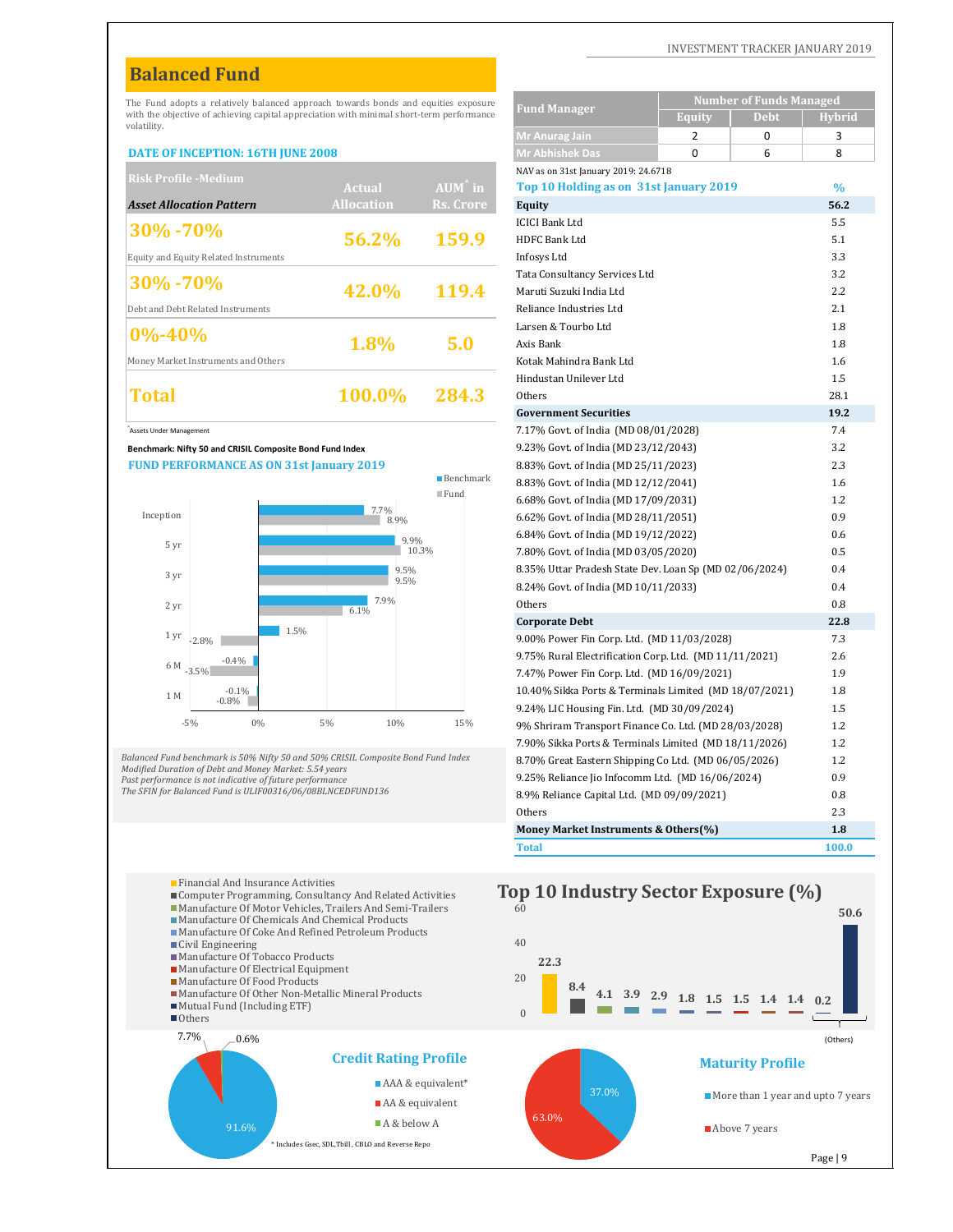# **Balanced II Fund**

#### **DATE OF INCEPTION: 07TH JANUARY 2010**

| <b>Risk Profile -Medium</b>           |                   |                   | NAV as on 31st January 2019: 19.8413   |               |
|---------------------------------------|-------------------|-------------------|----------------------------------------|---------------|
|                                       | <b>Actual</b>     | $AUM^{\hat{}}$ in | Top 10 Holding as on 31st January 2019 | $\frac{0}{0}$ |
| <b>Asset Allocation Pattern</b>       | <b>Allocation</b> | Rs. Crore         | Equity                                 | 55.8          |
| $ 30\% - 70\% $                       |                   |                   | <b>ICICI Bank Ltd</b>                  | 5.4           |
|                                       | 55.8%             | 183.4             | <b>HDFC Bank Ltd</b>                   | 5.3           |
| Equity and Equity Related Instruments |                   |                   | Infosys Ltd                            | 3.2           |
| $ 30\% - 70\% $                       |                   |                   | Tata Consultancy Services Ltd          | 3.1           |
|                                       | 41.6%             | 136.8             | Maruti Suzuki India Ltd                | 2.2           |
| Debt and Debt Related Instruments     |                   |                   | Reliance Industries Ltd                | 2.0           |
| $ 0\% - 40\%$                         |                   |                   | Axis Bank                              | 1.8           |
|                                       | 2.5%              | 8.3               | Larsen & Tourbo Ltd                    | 1.8           |
| Money Market Instruments and Others   |                   |                   | Kotak Mahindra Bank Ltd                | 1.6           |
|                                       |                   |                   | Hindustan Unilever Ltd                 | 1.5           |
| Total                                 | <b>100.0%</b>     | 328.5             | Others                                 | 27.8          |
|                                       |                   |                   |                                        |               |





| The Fund adopts a relatively balanced approach towards bonds and equities exposure                                                           |                      |                           |                                                                              | <b>Number of Funds Managed</b> |               |
|----------------------------------------------------------------------------------------------------------------------------------------------|----------------------|---------------------------|------------------------------------------------------------------------------|--------------------------------|---------------|
| with the objective of achieving capital appreciation with minimal short-term performance<br>volatility.                                      |                      |                           | <b>Fund Manager</b>                                                          | Equity<br>Debt                 | <b>Hybrid</b> |
|                                                                                                                                              |                      |                           | <b>Mr Anurag Jain</b>                                                        | $\overline{2}$<br>0            | 3             |
| <b>DATE OF INCEPTION: 07TH JANUARY 2010</b>                                                                                                  |                      |                           | <b>Mr Abhishek Das</b>                                                       | 0<br>6                         | 8             |
| <b>Risk Profile -Medium</b>                                                                                                                  |                      |                           | NAV as on 31st January 2019: 19.8413                                         |                                |               |
|                                                                                                                                              | <b>Actual</b>        | $\overrightarrow{AUM}$ in | Top 10 Holding as on 31st January 2019                                       |                                | $\frac{0}{0}$ |
| <b>Asset Allocation Pattern</b>                                                                                                              | <b>Allocation</b>    | <b>Rs. Crore</b>          | Equity                                                                       |                                | 55.8          |
| 30%-70%                                                                                                                                      | 55.8%                | 183.4                     | <b>ICICI Bank Ltd</b><br><b>HDFC Bank Ltd</b>                                |                                | 5.4<br>5.3    |
| Equity and Equity Related Instruments                                                                                                        |                      |                           | Infosys Ltd                                                                  |                                | 3.2           |
|                                                                                                                                              |                      |                           | Tata Consultancy Services Ltd                                                |                                | 3.1           |
| 30% - 70%                                                                                                                                    | 41.6%                | 136.8                     | Maruti Suzuki India Ltd                                                      |                                | 2.2           |
| Debt and Debt Related Instruments                                                                                                            |                      |                           | Reliance Industries Ltd                                                      |                                | 2.0           |
|                                                                                                                                              |                      |                           | Axis Bank                                                                    |                                | 1.8           |
| $0\% - 40\%$                                                                                                                                 | 2.5%                 | 8.3                       | Larsen & Tourbo Ltd                                                          |                                | 1.8           |
| Money Market Instruments and Others                                                                                                          |                      |                           | Kotak Mahindra Bank Ltd                                                      |                                | 1.6           |
|                                                                                                                                              |                      |                           | Hindustan Unilever Ltd                                                       |                                | 1.5           |
| Total                                                                                                                                        | 100.0%               | 328.5                     | Others                                                                       |                                | 27.8          |
|                                                                                                                                              |                      |                           | <b>Government Securities</b>                                                 |                                | 19.8          |
| Assets Under Management                                                                                                                      |                      |                           | 7.17% Govt. of India (MD 08/01/2028)                                         |                                | 8.1           |
| Benchmark: Nifty 50 and CRISIL Composite Bond Fund Index                                                                                     |                      |                           | 6.68% Govt. of India (MD 17/09/2031)                                         |                                | 4.2           |
| <b>FUND PERFORMANCE AS ON 31st January 2019</b>                                                                                              |                      | <b>Benchmark</b>          | 8.97% Govt. of India (MD 05/12/2030)                                         |                                | 2.5           |
|                                                                                                                                              |                      | $\blacksquare$ Fund       | 8.30% Govt. of India (MD 31/12/2042)                                         |                                | 1.6           |
|                                                                                                                                              | 7.6%                 |                           | 8.08% Govt. of India (MD 02/08/2022)                                         |                                | 0.9           |
| Inception                                                                                                                                    | 7.8%                 |                           | 6.62% Govt. of India (MD 28/11/2051)                                         |                                | 0.7           |
| 5 yr                                                                                                                                         |                      | 10.1%<br>10.5%            | 7.80% Govt. of India (MD 03/05/2020)                                         |                                | 0.3           |
|                                                                                                                                              |                      |                           | 8.35% Uttar Pradesh State Dev. Loan Sp (MD 02/06/2024)                       |                                | 0.3           |
| 3 yr                                                                                                                                         |                      | 9.6%<br>9.6%              | 6.84% Govt. of India (MD 19/12/2022)<br>7.16% Govt. of India (MD 20/05/2023) |                                | 0.3<br>0.2    |
|                                                                                                                                              | 8.1%                 |                           | Others                                                                       |                                | 0.6           |
| 2 yr                                                                                                                                         | 6.2%                 |                           | <b>Corporate Debt</b>                                                        |                                | 21.8          |
| 1 yr<br>$-2.8%$                                                                                                                              | 1.6%                 |                           | 9.00% Power Fin Corp. Ltd. (MD 11/03/2028)                                   |                                | 3.7           |
| $-0.3%$                                                                                                                                      |                      |                           | 8.70% Great Eastern Shipping Co Ltd. (MD 06/05/2026)                         |                                | 1.8           |
| 6 M<br>$-3.7%$                                                                                                                               |                      |                           | 9.24% LIC Housing Fin. Ltd. (MD 30/09/2024)                                  |                                | 1.6           |
| $-0.1%$<br>1 M                                                                                                                               |                      |                           | 10.40% Sikka Ports & Terminals Limited (MD 18/07/2021)                       |                                | 1.5           |
| $-0.9%$                                                                                                                                      |                      |                           | 8.70% Power Fin Corp. Ltd. (MD 14/05/2020)                                   |                                | 1.4           |
| 0%<br>$-4%$<br>$-2%$<br>$-6%$                                                                                                                | 2%<br>4%<br>6%<br>8% | 10%<br>12%                | 7.47% Power Fin Corp. Ltd. (MD 16/09/2021)                                   |                                | 1.3           |
|                                                                                                                                              |                      |                           | 9.09% Indian Railways Fin. Corp. (MD 31/03/2026)                             |                                | 1.3           |
| alanced II Fund benchmark is 50% Nifty 50 and 50% CRISIL Composite Bond Fund Index<br>lodified Duration of Debt and Money Market: 5.24 years |                      |                           | 8.9% Reliance Capital Ltd. (MD 09/09/2021)                                   |                                | 1.2           |
| ast performance is not indicative of future performance                                                                                      |                      |                           | 10.25% Sikka Ports & Terminals Ltd (MD 22/08/2021)                           |                                | 1.1           |
| he SFIN for Balanced II Fund is ULIF00807/01/10BLNCDIIFND136                                                                                 |                      |                           | 9.18% Power Fin Corp. Ltd. (MD 15/04/2021)                                   |                                | 0.9           |
|                                                                                                                                              |                      |                           | Others                                                                       |                                | 5.9           |
|                                                                                                                                              |                      |                           | Money Market Instruments & Others(%)                                         |                                | 2.5           |
|                                                                                                                                              |                      |                           | <b>Total</b>                                                                 |                                | 100.0         |

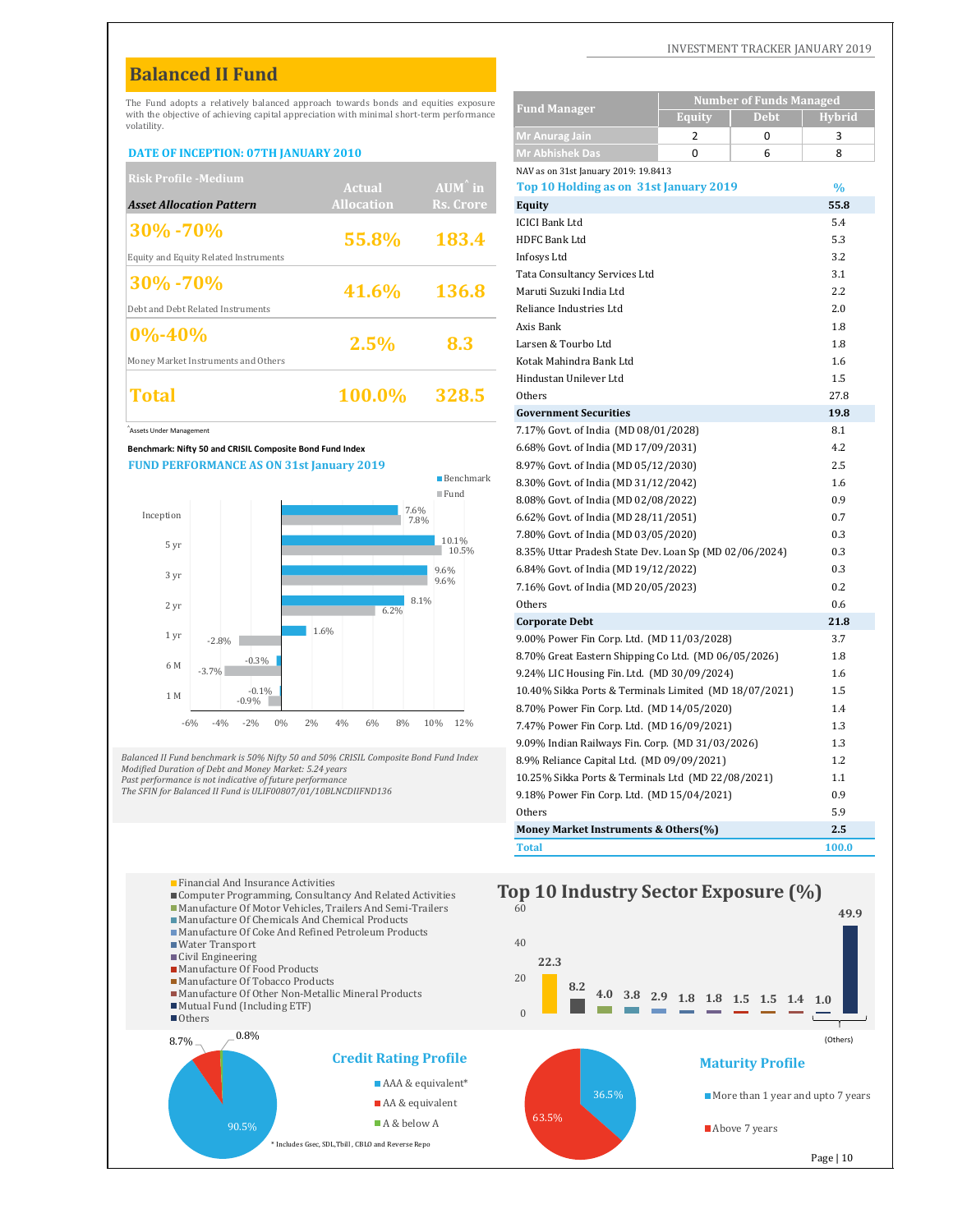# **Balanced Plus Fund**

#### **DATE OF INCEPTION: 13TH SEPTEMBER 2010**

| <b>Risk Profile -Medium</b>           |                   |                   | NAV as on 31st January 2019: 17.4149   |               |
|---------------------------------------|-------------------|-------------------|----------------------------------------|---------------|
|                                       | Actual            | $AUM^{\hat{}}$ in | Top 10 Holding as on 31st January 2019 | $\frac{0}{0}$ |
| <b>Asset Allocation Pattern</b>       | <b>Allocation</b> | Rs. Crore         | Equity                                 | 54.9          |
| $ 30\% - 70\%$                        |                   |                   | <b>ICICI Bank Ltd</b>                  | 5.4           |
|                                       | 54.9%             | 1086.3            | HDFC Bank Ltd                          | 5.1           |
| Equity and Equity Related Instruments |                   |                   | Infosys Ltd                            | 3.2           |
| $ 30\% - 70\%$                        |                   |                   | Tata Consultancy Services Ltd          | 3.1           |
|                                       | 42.1%             | 833.2             | Reliance Industries Ltd                | 2.2           |
| Debt and Debt Related Instruments     |                   |                   | Maruti Suzuki India Ltd                | 2.2           |
| $ 0\% - 40\% $                        |                   |                   | Axis Bank                              | 1.8           |
|                                       | 2.9%              | 58.0              | Larsen & Tourbo Ltd                    | 1.8           |
| Money Market Instruments and Others   |                   |                   | Kotak Mahindra Bank Ltd                | 1.6           |
|                                       |                   |                   | Hindustan Unilever Ltd                 | 1.5           |
| <b>Total</b>                          | <b>100.0%</b>     | 1977.5            | Others                                 | 27.0          |
|                                       |                   |                   |                                        |               |





| The Fund adopts a relatively balanced approach towards bonds and equities exposure                                        |                   |                          |                                                                                                      |                | <b>Number of Funds Managed</b> |               |
|---------------------------------------------------------------------------------------------------------------------------|-------------------|--------------------------|------------------------------------------------------------------------------------------------------|----------------|--------------------------------|---------------|
| with the objective of achieving capital appreciation with minimal short-term performance<br>volatility.                   |                   |                          | <b>Fund Manager</b>                                                                                  | <b>Equity</b>  | Debt                           | <b>Hybrid</b> |
|                                                                                                                           |                   |                          | Mr Anurag Jain                                                                                       | $\overline{2}$ | $\mathbf 0$                    | 3             |
| <b>DATE OF INCEPTION: 13TH SEPTEMBER 2010</b>                                                                             |                   |                          | <b>Mr Abhishek Das</b>                                                                               | $\Omega$       | 6                              | 8             |
| <b>Risk Profile -Medium</b>                                                                                               |                   |                          | NAV as on 31st January 2019: 17.4149                                                                 |                |                                |               |
|                                                                                                                           | <b>Actual</b>     | $AUM^{\hat{}}$ in        | Top 10 Holding as on 31st January 2019                                                               |                |                                | $\%$          |
| <b>Asset Allocation Pattern</b>                                                                                           | <b>Allocation</b> | Rs. Crore                | Equity                                                                                               |                |                                | 54.9          |
| 30%-70%                                                                                                                   |                   |                          | <b>ICICI Bank Ltd</b>                                                                                |                |                                | 5.4           |
| <b>Equity and Equity Related Instruments</b>                                                                              | 54.9%             | 1086.3                   | <b>HDFC Bank Ltd</b><br>Infosys Ltd                                                                  |                |                                | 5.1<br>3.2    |
|                                                                                                                           |                   |                          | Tata Consultancy Services Ltd                                                                        |                |                                | 3.1           |
| 30% - 70%                                                                                                                 | 42.1%             | 833.2                    | Reliance Industries Ltd                                                                              |                |                                | 2.2           |
| Debt and Debt Related Instruments                                                                                         |                   |                          | Maruti Suzuki India Ltd                                                                              |                |                                | 2.2           |
|                                                                                                                           |                   |                          | Axis Bank                                                                                            |                |                                | 1.8           |
| $0\% - 40\%$                                                                                                              | 2.9%              | 58.0                     | Larsen & Tourbo Ltd                                                                                  |                |                                | 1.8           |
| Money Market Instruments and Others                                                                                       |                   |                          | Kotak Mahindra Bank Ltd                                                                              |                |                                | 1.6           |
|                                                                                                                           |                   |                          | Hindustan Unilever Ltd                                                                               |                |                                | 1.5           |
| Total                                                                                                                     | 100.0%            | 1977.5                   | Others                                                                                               |                |                                | 27.0          |
|                                                                                                                           |                   |                          | <b>Government Securities</b>                                                                         |                |                                | 22.5          |
| Assets Under Management                                                                                                   |                   |                          | 7.17% Govt. of India (MD 08/01/2028)                                                                 |                |                                | 5.7           |
| Benchmark: Nifty 50 and CRISIL Composite Bond Fund Index                                                                  |                   |                          | 7.61% Govt. of India (MD 09/05/2030)                                                                 |                |                                | 3.7           |
| <b>FUND PERFORMANCE AS ON 31st January 2019</b>                                                                           |                   | $\blacksquare$ Benchmark | 6.62% Govt. of India (MD 28/11/2051)                                                                 |                |                                | 2.2<br>1.9    |
|                                                                                                                           |                   | $\blacksquare$ Fund      | 8.83% Govt. of India (MD 25/11/2023)<br>7.16% Govt. of India (MD 20/05/2023)                         |                |                                | 1.4           |
| Inception                                                                                                                 | 7.4%              |                          | 7.72% Govt. of India (MD 25/05/2025)                                                                 |                |                                | 0.9           |
|                                                                                                                           | 6.8%              |                          | 7.06% Govt. of India (MD 10/10/2046)                                                                 |                |                                | 0.8           |
| 5 yr                                                                                                                      |                   | 9.9%<br>9.9%             | 7.80% Govt. of India (MD 03/05/2020)                                                                 |                |                                | 0.8           |
|                                                                                                                           |                   | 9.4%                     | 7.88% Govt. of India (MD 19/03/2030)                                                                 |                |                                | 0.8           |
| 3 yr                                                                                                                      |                   | 8.8%                     | 9.23% Govt. of India (MD 23/12/2043)                                                                 |                |                                | 0.7           |
| 2 yr                                                                                                                      | 7.9%<br>5.5%      |                          | Others                                                                                               |                |                                | 3.6           |
| 1.5%                                                                                                                      |                   |                          | <b>Corporate Debt</b>                                                                                |                |                                | 19.6          |
| 1 <sub>yr</sub><br>$-2.9%$                                                                                                |                   |                          | 9.25% Reliance Jio Infocomm Ltd. (MD 16/06/2024)                                                     |                |                                | 2.6           |
| $-0.4%$<br>6 M                                                                                                            |                   |                          | 10.40% Sikka Ports & Terminals Limited (MD 18/07/2021)                                               |                |                                | 1.6           |
| $-3.7%$                                                                                                                   |                   |                          | 9.30% Fullerton India Credit Company (MD 08/06/2028)                                                 |                |                                | 1.3           |
| $-0.1%$<br>1 M<br>$-0.7%$                                                                                                 |                   |                          | 8.70% Great Eastern Shipping Co Ltd. (MD 06/05/2026)                                                 |                |                                | 1.3           |
| 0%<br>2%<br>$-6%$<br>$-4%$<br>$-2%$                                                                                       | 4%<br>8%<br>6%    | 12%<br>10%               | 7.95% LIC Housing Fin. Ltd. (MD 24/03/2022)                                                          |                |                                | 1.1           |
|                                                                                                                           |                   |                          | 10.25% Sikka Ports & Terminals Ltd (MD 22/08/2021)                                                   |                |                                | 1.0           |
| alanced Plus Fund benchmark is 50% Nifty 50 and 50% CRISIL Composite Bond Fund Index                                      |                   |                          | 9.24% LIC Housing Fin. Ltd. (MD 30/09/2024)                                                          |                |                                | 1.0           |
| lodified Duration of Debt and Money Market: 5.51 years                                                                    |                   |                          | 8.83% Indian Railways Fin. Corp. (MD 25/03/2023)<br>9.09% Indian Railways Fin. Corp. (MD 31/03/2026) |                |                                | 0.9<br>0.8    |
| ast performance is not indicative of future performance<br>he SFIN for Balanced Plus Fund is ULIF01013/09/10BLNCDPLFND136 |                   |                          | 9.00% Power Fin Corp. Ltd. (MD 11/03/2028)                                                           |                |                                | 0.8           |
|                                                                                                                           |                   |                          | Others                                                                                               |                |                                | 7.1           |
|                                                                                                                           |                   |                          | Money Market Instruments & Others(%)                                                                 |                |                                | 2.9           |
|                                                                                                                           |                   |                          | <b>Total</b>                                                                                         |                |                                | 100.0         |

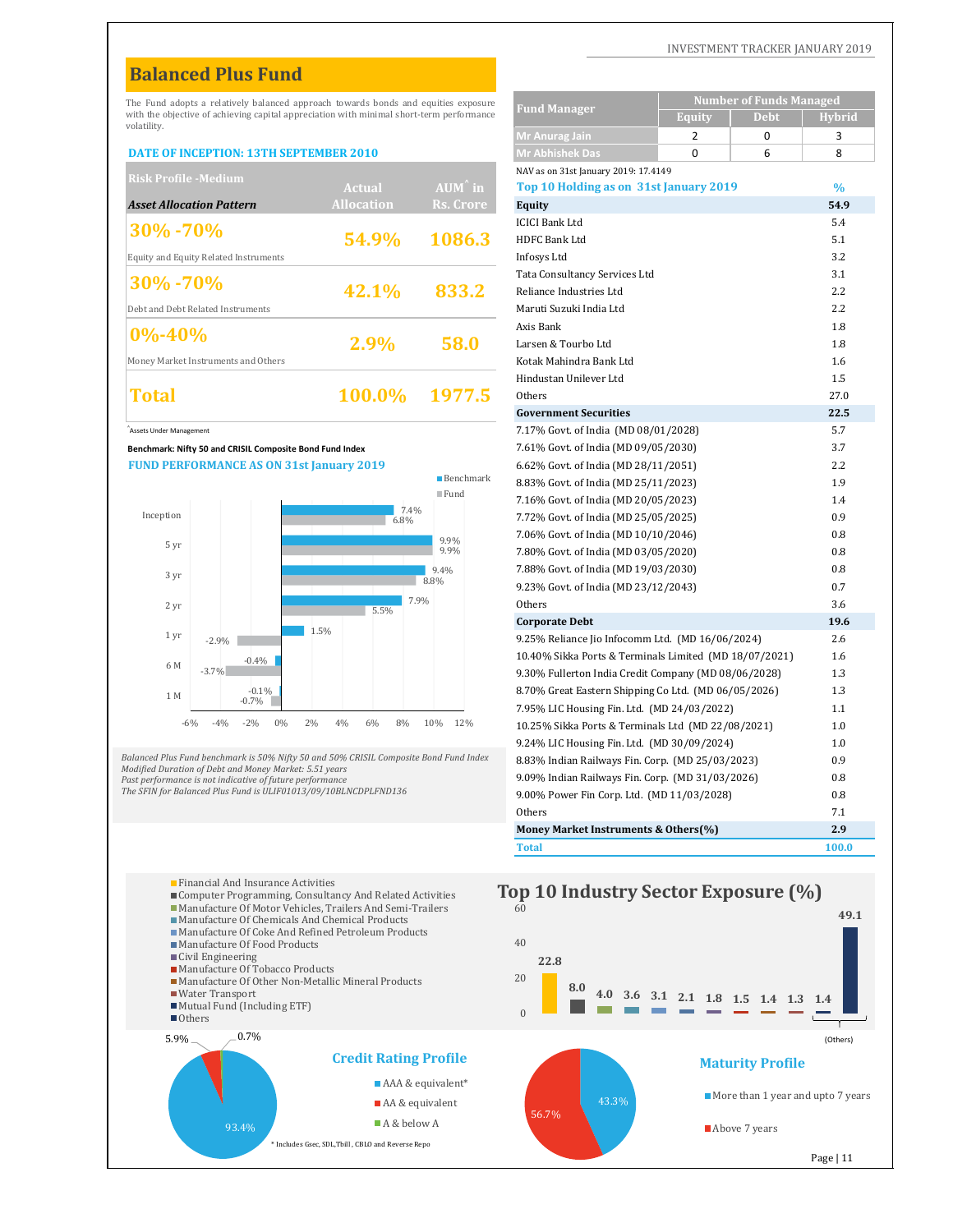# **Debt Fund**

#### **DATE OF INCEPTION: 09TH JULY 2008**

| <b>Risk Profile - Low to Medium</b> |                   |                   | NAV as on 31st January 2019: 23.5524            |                  |
|-------------------------------------|-------------------|-------------------|-------------------------------------------------|------------------|
|                                     | <b>Actual</b>     | $AUM^{\hat{}}$ in | Top 10 Holding as on 31st January 2019          | $\%$             |
| <b>Asset Allocation Pattern</b>     | <b>Allocation</b> | Rs. Crore         | <b>Government Securities</b>                    | 47.0             |
| $\frac{160\% - 100\%}{100\%}$       |                   |                   | 7.17% Govt. of India (MD 08/01/2028)            | 20.1             |
|                                     | 95.3%             | 218.3             | 7.40% Govt of India (MD 09/09/2035)             | 7.9              |
| Debt and Debt Related Instruments   |                   |                   | 7.50% Govt. of India (MD 10/08/2034)            | 5.6              |
| $10\% - 40\%$                       |                   |                   | 7.06% Govt. of India (MD 10/10/2046)            | 4.4              |
|                                     | $4.7\%$           | 10.7              | 6.68% Govt. of India (MD 17/09/2031)            | 2.5              |
| Money Market Instruments and Others |                   |                   | 8.25% Telangana State Dev. Loan (MD 30/01/2039) | $2.2\phantom{0}$ |
|                                     |                   |                   | 6.79% Govt. of India (MD 26/12/2029)            | 1.4              |
| Total                               | 100.0%            | 229.0             | 6.62% Govt. of India (MD 28/11/2051)            | 0.8              |
|                                     |                   |                   |                                                 |                  |

#### **Benchmark: CRISIL Composite Bond Fund Index**



Debt Fund benchmark is CRISIL Composite Bond Fund Index<br>Modified Duration of Debt and Money Market: 6.10 years<br>Past performance is not indicative of future performance<br>The SFIN for Debt Fund is ULIF00409/07/08INDEBTFUND136

- 
- Manufacture Of Coke And Refined Petroleum Products
- Water Transport
- Mutual Fund (Including ETF)
- Others



|                         | The Fund invests in a portfolio of high quality bonds and other fixed and floating rate<br>securities issued by the Government, Government agencies and corporate issuers, To |              |                   |                          | <b>Fund Manager</b>                                    | <b>Number of Funds Managed</b>         |             |  |
|-------------------------|-------------------------------------------------------------------------------------------------------------------------------------------------------------------------------|--------------|-------------------|--------------------------|--------------------------------------------------------|----------------------------------------|-------------|--|
|                         | maintain liquidity, the Funds invests in the money market instruments.                                                                                                        |              |                   |                          | <b>Mr Abhishek Das</b>                                 | <b>Debt</b><br>Equity<br>$\Omega$<br>6 | Hybrid<br>8 |  |
|                         | DATE OF INCEPTION: 09TH JULY 2008                                                                                                                                             |              |                   |                          |                                                        |                                        |             |  |
|                         |                                                                                                                                                                               |              |                   |                          | NAV as on 31st January 2019: 23.5524                   |                                        |             |  |
|                         | <b>Risk Profile -Low to Medium</b>                                                                                                                                            |              | Actual            | $AIIM^{\wedge}$ in       | Top 10 Holding as on 31st January 2019                 |                                        | $\%$        |  |
|                         | <b>Asset Allocation Pattern</b>                                                                                                                                               |              | <b>Allocation</b> | <b>Rs. Crore</b>         | <b>Government Securities</b>                           |                                        | 47.0        |  |
|                         |                                                                                                                                                                               |              |                   |                          | 7.17% Govt. of India (MD 08/01/2028)                   |                                        | 20.1        |  |
| $60\% - 100\%$          |                                                                                                                                                                               |              | 95.3%             | 218.3                    | 7.40% Govt of India (MD 09/09/2035)                    |                                        | 7.9         |  |
|                         | Debt and Debt Related Instruments                                                                                                                                             |              |                   |                          | 7.50% Govt. of India (MD 10/08/2034)                   |                                        | 5.6         |  |
| $0\% - 40\%$            |                                                                                                                                                                               |              |                   |                          | 7.06% Govt. of India (MD 10/10/2046)                   |                                        | 4.4         |  |
|                         |                                                                                                                                                                               |              | 4.7%              | 10.7                     | 6.68% Govt. of India (MD 17/09/2031)                   |                                        | 2.5         |  |
|                         | Money Market Instruments and Others                                                                                                                                           |              |                   |                          | 8.25% Telangana State Dev. Loan (MD 30/01/2039)        |                                        | 2.2         |  |
|                         |                                                                                                                                                                               |              |                   |                          | 6.79% Govt. of India (MD 26/12/2029)                   |                                        | 1.4         |  |
| Total                   |                                                                                                                                                                               |              | 100.0%            | 229.0                    | 6.62% Govt. of India (MD 28/11/2051)                   |                                        | 0.8         |  |
|                         |                                                                                                                                                                               |              |                   |                          | 8.35% Uttar Pradesh State Dev. Loan Sp (MD 02/06/2024) |                                        | 0.8         |  |
| Assets Under Management |                                                                                                                                                                               |              |                   |                          | 8.08% Govt. of India (MD 02/08/2022)                   |                                        | 0.7         |  |
|                         | Benchmark: CRISIL Composite Bond Fund Index                                                                                                                                   |              |                   |                          | Others                                                 |                                        | 0.6         |  |
|                         | <b>FUND PERFORMANCE AS ON 31st January 2019</b>                                                                                                                               |              |                   |                          | <b>Corporate Debt</b>                                  |                                        | 48.3        |  |
|                         |                                                                                                                                                                               |              |                   | $\blacksquare$ Benchmark | 8.80% Rural Electrification Corp. Ltd. (MD 22/01/2029) |                                        | 4.5         |  |
|                         |                                                                                                                                                                               |              |                   | $\blacksquare$ Fund      | 7.47% Power Fin Corp. Ltd. (MD 16/09/2021)             |                                        | 3.0         |  |
| Inception               |                                                                                                                                                                               |              | 7.3%              |                          | 8.70% Great Eastern Shipping Co Ltd. (MD 06/05/2026)   |                                        | 2.7         |  |
|                         |                                                                                                                                                                               |              |                   | 8.4%                     | 8.385% IDFC Infra Finance Ltd. (MD12/10/2021)          |                                        | 2.6         |  |
| 5 yr                    |                                                                                                                                                                               |              |                   | 7.9%<br>8.8%             | 9.05% Reliance Industries Ltd. (MD 17/10/2028)         |                                        | 2.3         |  |
|                         |                                                                                                                                                                               |              |                   |                          | 8.65% Reliance Industries Ltd. (MD 11/12/2028)         |                                        | 2.2         |  |
| 3 yr                    |                                                                                                                                                                               |              | 6.4%              | 7.6%                     | 8.45% Sundaram Finance Limited (MD 21/02/2028)         |                                        | 2.2         |  |
|                         |                                                                                                                                                                               | 3.6%         |                   |                          | 7.95% Sikka Ports & Terminals Limited (MD 28/10/2026)  |                                        | 2.1         |  |
| 2 yr                    |                                                                                                                                                                               | 4.1%         |                   |                          | 8.40% IDFC BANK Ltd (MD 13/04/2022)                    |                                        | 2.0         |  |
| 1 yr                    |                                                                                                                                                                               | 5.2%         |                   |                          | 9.25% Reliance Jio Infocomm Ltd. (MD 16/06/2024)       |                                        | 1.8         |  |
|                         |                                                                                                                                                                               |              | 6.1%              |                          | Others                                                 |                                        | 22.9        |  |
| 6 M                     |                                                                                                                                                                               | 4.0%<br>4.8% |                   |                          | Money Market Instruments & Others(%)                   |                                        | 4.7         |  |
| $1 - 3.4$               | 0.1%                                                                                                                                                                          |              |                   |                          | Total                                                  |                                        | 100.0       |  |





Financial And Insurance Activities **Top 10 Industry Sector Exposure (%)**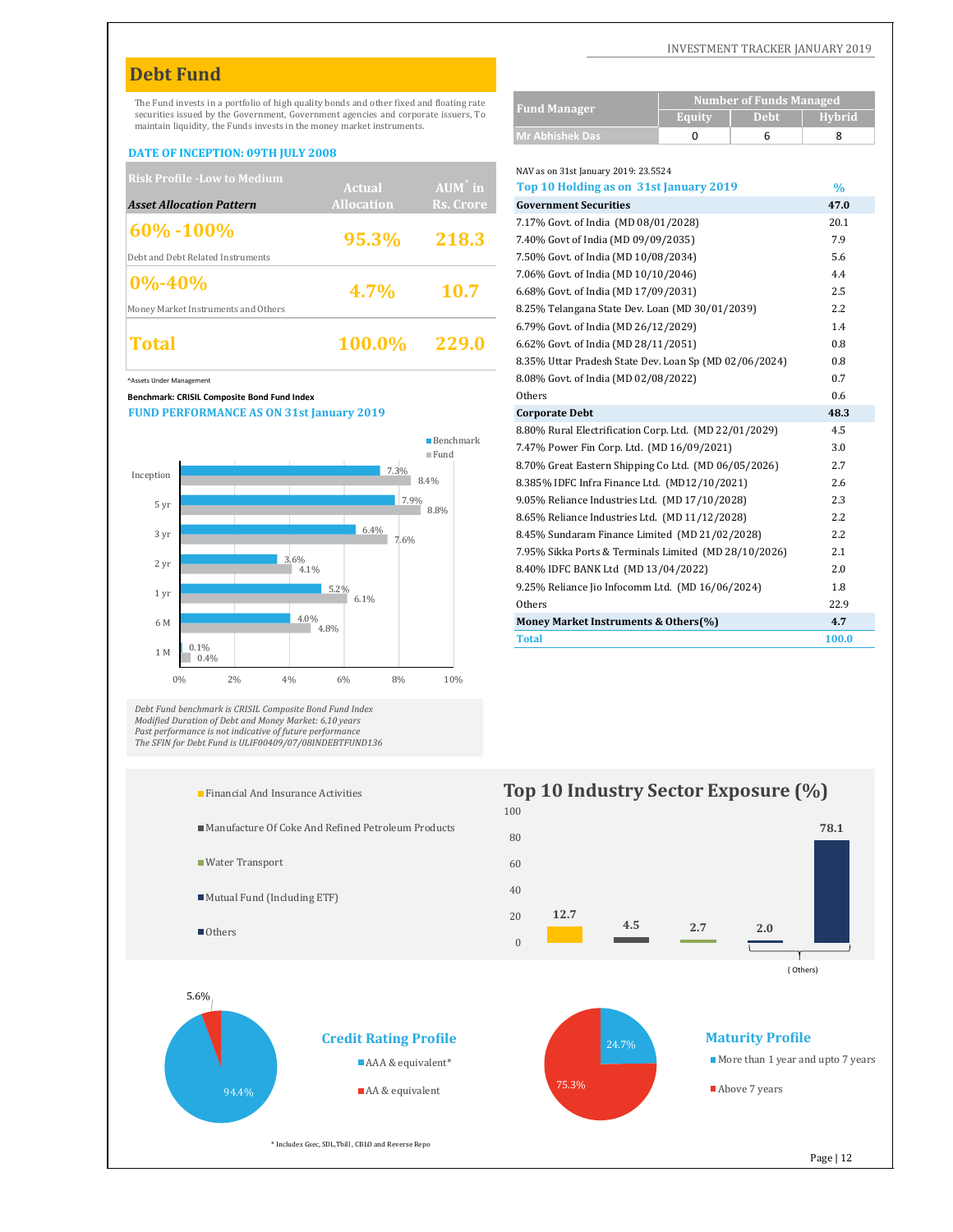# **Debt Plus Fund**

#### **DATE OF INCEPTION: 15TH SEPTEMBER 2010**

| <b>Risk Profile - Low to Medium</b> |                   |                   | NAV as on 31st January 2019: 17.9578   |                  |
|-------------------------------------|-------------------|-------------------|----------------------------------------|------------------|
|                                     | <b>Actual</b>     | $AUM^{\hat{}}$ in | Top 10 Holding as on 31st January 2019 | $\%$             |
| <b>Asset Allocation Pattern</b>     | <b>Allocation</b> | Rs. Crore         | <b>Government Securities</b>           | 46.0             |
| $ 60\% - 100\% $                    |                   |                   | 7.17% Govt. of India (MD 08/01/2028)   | 18.4             |
|                                     | 96.5%             | 487.2             | 7.40% Govt of India (MD 09/09/2035)    | 6.8              |
| Debt and Debt Related Instruments   |                   |                   | 7.06% Govt. of India (MD 10/10/2046)   | 4.8              |
| $ 0\% - 40\% $                      |                   |                   | 6.79% Govt. of India (MD 26/12/2029)   | 2.5              |
|                                     | 3.5%              | 17.7              | 6.68% Govt. of India (MD 17/09/2031)   | 2.3              |
| Money Market Instruments and Others |                   |                   | 7.50% Govt. of India (MD 10/08/2034)   | $2.2\phantom{0}$ |
|                                     |                   |                   | 7.72% Govt. of India (MD 25/05/2025)   | 2.1              |
| Total                               | 100.0%            | 504.8             | 8.83% Govt. of India (MD 25/11/2023)   | 1.6              |
|                                     |                   |                   |                                        |                  |

#### **Benchmark: CRISIL Composite Bond Fund Index**



Debt Plus Fund benchmark is CRISIL Composite Bond Fund Index<br>Modified Duration of Debt and Money Market: 5.84 years<br>Past performance is not indicative of future performance<br>The SFIN for Debt Plus Fund is ULIF01115/09/10DEB



- Manufacture Of Coke And Refined Petroleum Products
- Water Transport
- Mutual Fund (Including ETF)
- Others



| DEDL F IUS FUIIU                                                                                                                                             |                   |                          |                                                                                                      |                                |               |
|--------------------------------------------------------------------------------------------------------------------------------------------------------------|-------------------|--------------------------|------------------------------------------------------------------------------------------------------|--------------------------------|---------------|
| The Fund invests in a portfolio of high quality bonds and other fixed and floating rate                                                                      |                   |                          | <b>Fund Manager</b>                                                                                  | <b>Number of Funds Managed</b> |               |
| securities issued by the Government, Government agencies and corporate issuers, To<br>maintain liquidity, the Funds invests in the money market instruments. |                   |                          |                                                                                                      | <b>Debt</b><br><b>Equity</b>   | <b>Hybrid</b> |
|                                                                                                                                                              |                   |                          | <b>Mr Abhishek Das</b>                                                                               | 0<br>6                         | 8             |
| <b>DATE OF INCEPTION: 15TH SEPTEMBER 2010</b>                                                                                                                |                   |                          |                                                                                                      |                                |               |
| <b>Risk Profile -Low to Medium</b>                                                                                                                           | <b>Actual</b>     | AUM <sup>^</sup> in      | NAV as on 31st January 2019: 17.9578<br>Top 10 Holding as on 31st January 2019                       |                                | $\frac{0}{0}$ |
| <b>Asset Allocation Pattern</b>                                                                                                                              | <b>Allocation</b> | Rs. Crore                | <b>Government Securities</b>                                                                         |                                | 46.0          |
|                                                                                                                                                              |                   |                          | 7.17% Govt. of India (MD 08/01/2028)                                                                 |                                | 18.4          |
| 60%-100%                                                                                                                                                     | 96.5%             | 487.2                    | 7.40% Govt of India (MD 09/09/2035)                                                                  |                                | 6.8           |
| Debt and Debt Related Instruments                                                                                                                            |                   |                          | 7.06% Govt. of India (MD 10/10/2046)                                                                 |                                | 4.8           |
|                                                                                                                                                              |                   |                          | 6.79% Govt. of India (MD 26/12/2029)                                                                 |                                | 2.5           |
| $0\% - 40\%$                                                                                                                                                 | 3.5%              | 17.7                     | 6.68% Govt. of India (MD 17/09/2031)                                                                 |                                | 2.3           |
| Money Market Instruments and Others                                                                                                                          |                   |                          | 7.50% Govt. of India (MD 10/08/2034)                                                                 |                                | 2.2           |
|                                                                                                                                                              |                   |                          | 7.72% Govt. of India (MD 25/05/2025)                                                                 |                                | 2.1           |
| <b>Total</b>                                                                                                                                                 | 100.0%            | 504.8                    | 8.83% Govt. of India (MD 25/11/2023)                                                                 |                                | 1.6           |
|                                                                                                                                                              |                   |                          | 8.25% Telangana State Dev. Loan (MD 30/01/2039)                                                      |                                | 1.5           |
| Assets Under Management                                                                                                                                      |                   |                          | 7.73% Govt. of India (MD 19/12/2034)                                                                 |                                | 0.9           |
| Benchmark: CRISIL Composite Bond Fund Index                                                                                                                  |                   |                          | Others                                                                                               |                                | 2.8           |
| <b>FUND PERFORMANCE AS ON 31st January 2019</b>                                                                                                              |                   |                          | <b>Corporate Debt</b>                                                                                |                                | 50.5          |
|                                                                                                                                                              |                   | $\blacksquare$ Benchmark | 9.05% Reliance Industries Ltd. (MD 17/10/2028)                                                       |                                | 4.1           |
|                                                                                                                                                              |                   | $\blacksquare$ Fund      | 9.25% Reliance Jio Infocomm Ltd. (MD 16/06/2024)                                                     |                                | 2.8           |
| Inception                                                                                                                                                    | 6.9%<br>7.2%      |                          | 8.15% Bajaj Finance Ltd. (MD 22/06/2027)                                                             |                                | 2.8           |
|                                                                                                                                                              |                   |                          | 9% Shriram Transport Finance Co. Ltd. (MD 28/03/2028)                                                |                                | 2.3<br>2.0    |
| 5 yr                                                                                                                                                         | 7.4%              | 8.1%                     | 8.80% Rural Electrification Corp. Ltd. (MD 22/01/2029)<br>8.65% Power Fin Corp. Ltd. (MD 28/12/2024) |                                | 2.0           |
| 3 yr                                                                                                                                                         | 6.0%              |                          | 8.01% L&T Infra Debt Fund Ltd. (MD 08/06/2022)                                                       |                                | 2.0           |
|                                                                                                                                                              | 6.9%              |                          | 7.75% India Infradebt Ltd. (MD 30/08/2022)                                                           |                                | 2.0           |
| 3.1%<br>2 yr<br>3.4%                                                                                                                                         |                   |                          | 7.90% LIC Housing Fin. Ltd. (MD 08/05/2024)                                                          |                                | 1.9           |
|                                                                                                                                                              | 4.7%              |                          | 8.60% IDFC Infra Finance Ltd. (MD 25/08/2021)                                                        |                                | 1.6           |
| 1 yr                                                                                                                                                         | 5.3%              |                          | Others                                                                                               |                                | 26.9          |
| 6 M                                                                                                                                                          | 3.8%<br>4.3%      |                          | Money Market Instruments & Others(%)                                                                 |                                | 3.5           |
|                                                                                                                                                              |                   |                          | <b>Total</b>                                                                                         |                                | 100.0         |



66.5%

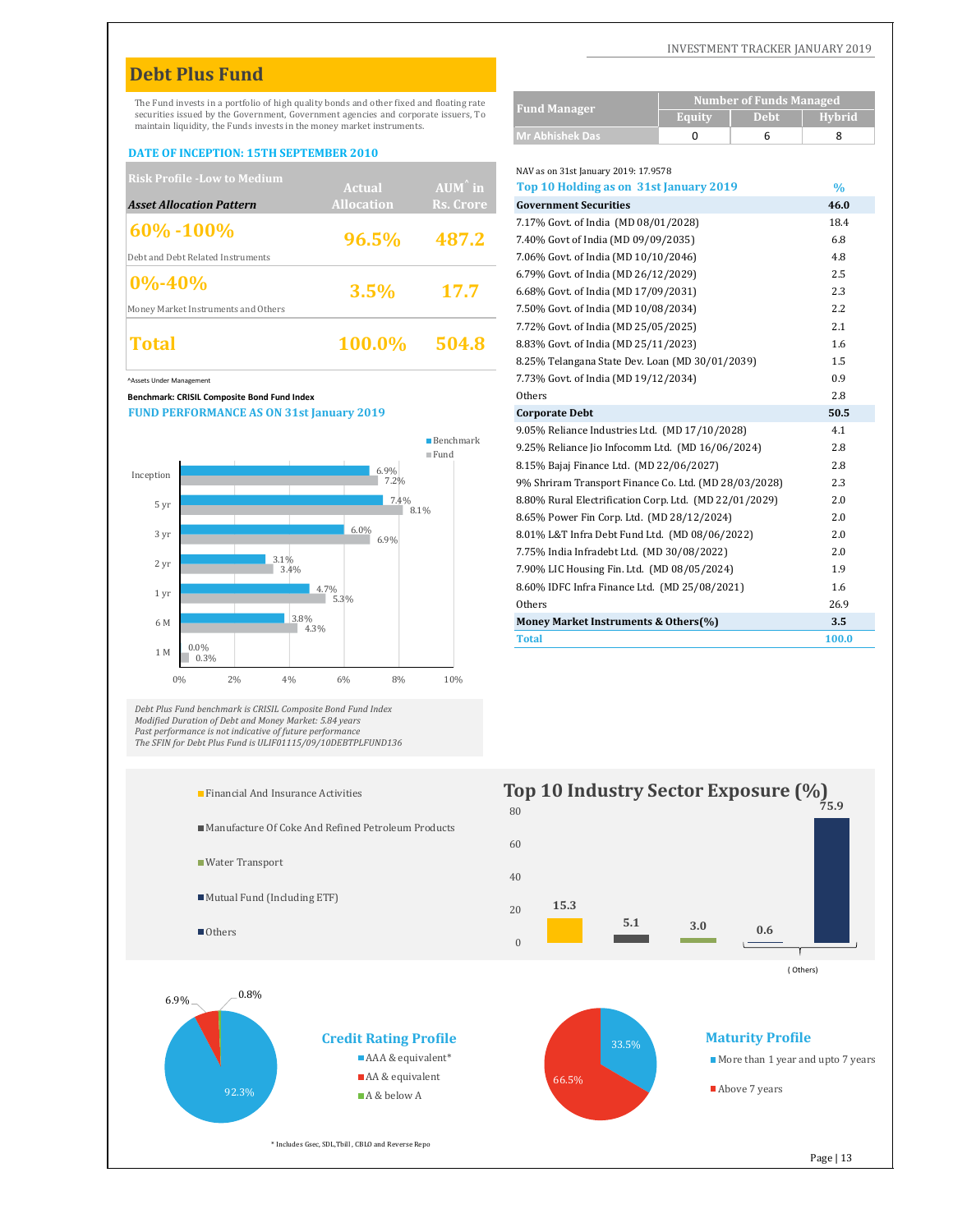# **Liquid Fund**

This Fund primarily invests in a portfolio constituted of money market and high quality debt securities.

#### **DATE OF INCEPTION: 14TH JULY 2008**

| <b>Risk Profile - Low</b>           |                   |                   | NAV as on 31st January 2019: 21.2842                |      |
|-------------------------------------|-------------------|-------------------|-----------------------------------------------------|------|
|                                     | Actual            | $AUM^{\hat{}}$ in | Top 10 Holding as on 31st January 2019              | $\%$ |
| <b>Asset Allocation Pattern</b>     | <b>Allocation</b> | Rs. Crore         | <b>Corporate Debt</b>                               | 29.2 |
|                                     |                   |                   | 9.30% Power Grid Corp. Ltd. (MD04/09/2019)          | 4.9  |
| $ 0\% - 60\% $                      | 29.2%             | 60.0              | 8.10% Reliance Jio Infocomm Limited (MD 29/04/2019) | 4.9  |
| Debt and Debt Related Instruments   |                   |                   | 7.80% Power Fin Corp. Ltd. (MD 07/06/2019)          | 4.9  |
| 40%-100%                            |                   |                   | 8.38% Housing Dev. Fin. Corp. Ltd. (MD 15/07/2019)  | 2.4  |
|                                     | 70.8%             | 145.3             | 8.72% Housing Dev. Fin.Corp. Ltd. (MD 15/04/2019)   | 2.4  |
| Money Market Instruments and Others |                   |                   | 7.85% Power Finance Corporation (MD 15-04-2019)     | 2.4  |
|                                     |                   |                   | 7.8125% LIC Housing Fin. Ltd. (MD 15/05/2019)       | 2.4  |
| Total                               | 100.0%            | 205.2             | 7.79% LIC Housing Fin. Ltd. (MD 10/05/2019)         | 2.4  |
|                                     |                   |                   |                                                     |      |

^Assets Under Management **Money Market Instruments & Others(%) 70.8**

#### **Benchmark: CRISIL Liquid Fund Index Total 100.0**

**FUND PERFORMANCE AS ON 31st January 2019**



Liquid Fund benchmark is CRISIL Liquid Fund Index<br>Modified Duration of Debt and Money Market: 0.35 years<br>Past performance is not indicative of future performance<br>The SFIN for Liquid Fund is ULIF00514/07/08LIQUIDFUND136



|                                                            | <b>Number of Funds Managed</b> |             |               |  |  |
|------------------------------------------------------------|--------------------------------|-------------|---------------|--|--|
| <b>Fund Manager</b>                                        | <b>Equity</b>                  | <b>Debt</b> | <b>Hybrid</b> |  |  |
| <b>Mr Abhishek Das</b>                                     | 0                              | 6           | 8             |  |  |
|                                                            |                                |             |               |  |  |
| NAV as on 31st January 2019: 21.2842                       |                                |             |               |  |  |
| Top 10 Holding as on 31st January 2019                     |                                |             | $\frac{0}{0}$ |  |  |
| 29.2<br><b>Corporate Debt</b>                              |                                |             |               |  |  |
| 9.30% Power Grid Corp. Ltd. (MD04/09/2019)                 | 4.9                            |             |               |  |  |
| 8.10% Reliance Jio Infocomm Limited (MD 29/04/2019)<br>4.9 |                                |             |               |  |  |
| 4.9<br>7.80% Power Fin Corp. Ltd. (MD 07/06/2019)          |                                |             |               |  |  |
| 8.38% Housing Dev. Fin. Corp. Ltd. (MD 15/07/2019)         |                                |             | 2.4           |  |  |
| 8.72% Housing Dev. Fin.Corp. Ltd. (MD 15/04/2019)          |                                |             | 2.4           |  |  |
| 2.4<br>7.85% Power Finance Corporation (MD 15-04-2019)     |                                |             |               |  |  |
| 2.4<br>7.8125% LIC Housing Fin. Ltd. (MD 15/05/2019)       |                                |             |               |  |  |
| 2.4<br>7.79% LIC Housing Fin. Ltd. (MD 10/05/2019)         |                                |             |               |  |  |
| 7% Housing Dev. Fin. Corp. Ltd. (MD 06/09/2019)            |                                |             | 2.4           |  |  |
| Money Market Instruments & Others(%)                       |                                |             | 70.8          |  |  |
| <b>PRINTED BY</b>                                          |                                |             |               |  |  |

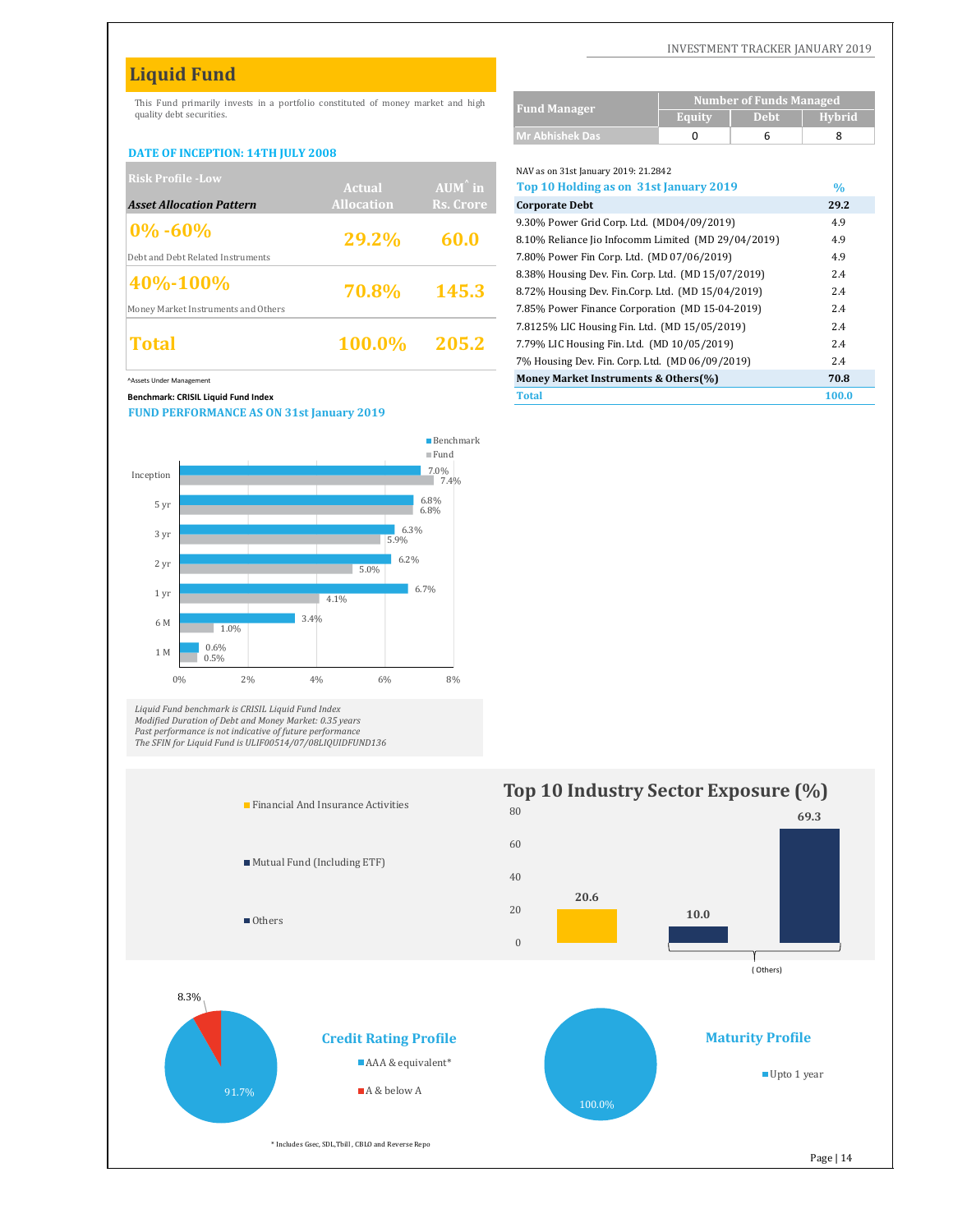# **NAV Guarantee Fund**

The Fund aims to generate long-term capital appreciation from active management of a portfolio of equity and fixed income securities. The allocation between equity and debt is dynamically managed, depending on the prevalent market conditions to safeguard capital appreciation. The use of derivatives is as per approval by IRDAI.

| <b>Risk Profile -Medium</b>           |                   |                   | NAV as on 31st January 2019: 18.1981   |               |
|---------------------------------------|-------------------|-------------------|----------------------------------------|---------------|
|                                       | Actual            | $AUM^{\hat{}}$ in | Top 10 Holding as on 31st January 2019 | $\frac{0}{0}$ |
| <b>Asset Allocation Pattern</b>       | <b>Allocation</b> | Rs. Crore         | <b>Equity</b>                          | 10.3          |
|                                       |                   |                   | <b>ICICI Bank Ltd</b>                  | 0.8           |
| $ 0\% - 100\%$                        | 10.3%             | <b>17.3</b>       | HDFC Bank Ltd                          | 0.8           |
| Equity and Equity Related Instruments |                   |                   | Reliance Industries Ltd                | 0.7           |
| $ 0\% - 100\%$                        |                   |                   | Infosys Ltd                            | 0.6           |
|                                       | 75.0%             | <b>125.6</b>      | Bajaj Finance Ltd                      | 0.5           |
| Debt and Debt Related Instruments     |                   |                   | Tata Consultancy Services Ltd          | 0.5           |
| $ 0\% - 100\%$                        |                   |                   | Maruti Suzuki India Ltd                | 0.5           |
|                                       | <b>14.6%</b>      | 24.5              | Axis Bank                              | 0.4           |
| Money Market Instruments and Others   |                   |                   | Ultratech Cement Ltd                   | 0.4           |
|                                       |                   |                   | <b>ITC Ltd</b>                         | 0.4           |
| Total                                 | 100.0%            | 167.4             | Others                                 | 4.6           |
|                                       |                   |                   | <b>Government Securities</b>           | 75.0          |

<sup>^</sup>Assets Under Management

#### **FUND PERFORMANCE AS ON 31st January 2019**



*Modified Duration of Debt and Money Market: 1.94 years Past performance is not indicative of future performance*

100.0%

Civil Engineering

Others

*The SFIN for NAV Guarantee Fund is ULIF01215/04/11NAVGFUNDSI136*

# Fund

### **Equity Debt Hybrid Mr Manish Lodha** 002 **DATE OF INCEPTION: 15TH APRIL 2011 Mr Abhishek Das** 068 NAV as on 31st January 2019: 18.1981 **%** ICICI Bank Ltd 0.8 HDFC Bank Ltd 0.8 Reliance Industries Ltd 0.7 Infosys Ltd 0.6 Bajaj Finance Ltd 0.5 Tata Consultancy Services Ltd 0.5 Maruti Suzuki India Ltd 0.5 Axis Bank 0.4 Ultratech Cement Ltd 0.4 **Fund Manager Number of Funds Managed Top 10 Holding as on 31st January 2019**



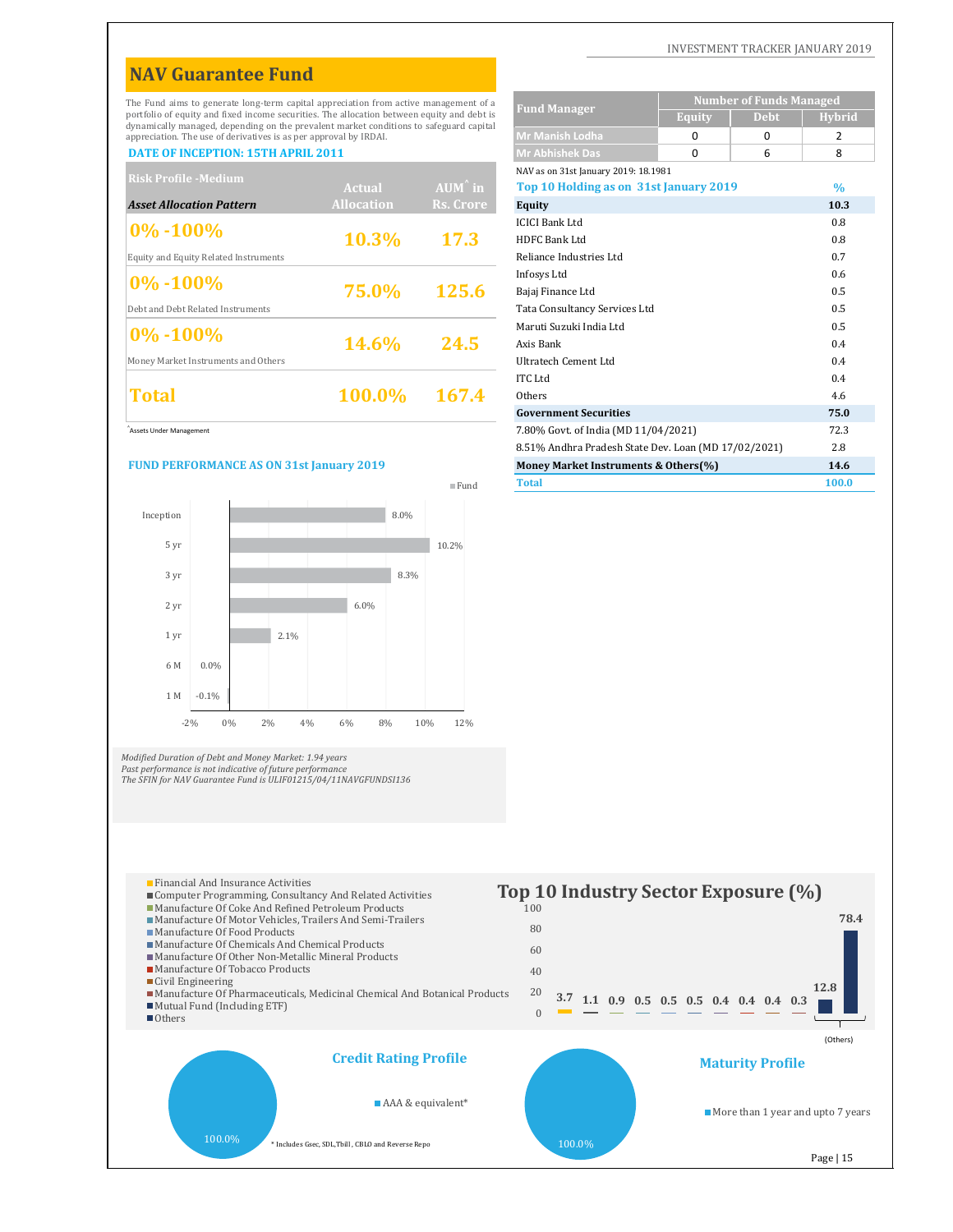# **Pension Growth Fund**

#### **DATE OF INCEPTION: 08TH SEPTEMBER 2016**

| <b>Risk Profile -Medium to High</b>   |                   |                     | NAV as on 31st January 2019: 10.8807   |               |
|---------------------------------------|-------------------|---------------------|----------------------------------------|---------------|
|                                       | Actual            | AUM <sup>^</sup> in | Top 10 Holding as on 31st January 2019 | $\frac{0}{0}$ |
| <b>Asset Allocation Pattern</b>       | <b>Allocation</b> | Rs. Crore           | Equity                                 | 43.6          |
| $10\% - 60\%$                         |                   |                     | <b>ICICI Bank Ltd</b>                  | 3.0           |
|                                       | 43.6%             | 7.6                 | Infosys Ltd                            | 2.9           |
| Equity and Equity Related Instruments |                   |                     | HDFC Bank Ltd                          | 2.7           |
|                                       |                   |                     | Reliance Industries Ltd                | 2.3           |
| $ 20\% - 100\% $                      | 49.9%             | 8.7                 | Tata Consultancy Services Ltd          | 2.1           |
| Debt and Debt Related Instruments     |                   |                     | <b>ITC</b> Ltd                         | 1.6           |
| $ 0\% - 80\%$                         |                   |                     | Maruti Suzuki India Ltd                | 1.6           |
|                                       | 6.5%              | 1.1                 | Larsen & Tourbo Ltd                    | 1.5           |
| Money Market Instruments and Others   |                   |                     | Axis Bank                              | 1.3           |
|                                       |                   |                     | Hindustan Unilever Ltd                 | 1.3           |
| Total                                 | <b>100.0%</b>     | 17.4                | Others                                 | 23.5          |
|                                       |                   |                     |                                        |               |



Pension Growth Fund benchmark is 40% Nifty 50 and 60% CRISIL Composite Bond Fund Index<br>Modified Duration of Debt and Money Market: 5.70 years *Past performance is not indicative of future performance*

*The SFIN for Pension Growth Fund is ULIF01405/11/15PENSGROFND136*

|                         |                                                                                                                   | The Fund invests in listed equities and high quality fixed income and money market    |                                                 | <b>Fund Manager</b>                                | <b>Number of Funds Managed</b>                         |               |
|-------------------------|-------------------------------------------------------------------------------------------------------------------|---------------------------------------------------------------------------------------|-------------------------------------------------|----------------------------------------------------|--------------------------------------------------------|---------------|
|                         | and equities with the objective of achieving capital appreciation.                                                | instruments. The Fund intends to adopt a relatively aggressive approach towards bonds |                                                 |                                                    | <b>Debt</b><br><b>Equity</b>                           | <b>Hybrid</b> |
|                         |                                                                                                                   |                                                                                       |                                                 | <b>Mr Abhishek Das</b>                             | 0<br>6                                                 | 8             |
|                         | DATE OF INCEPTION: 08TH SEPTEMBER 2016                                                                            |                                                                                       |                                                 | Mr Manish Lodha                                    | 0<br>0                                                 | 2             |
|                         | <b>Risk Profile -Medium to High</b>                                                                               |                                                                                       |                                                 | NAV as on 31st January 2019: 10.8807               |                                                        |               |
|                         |                                                                                                                   | Actual                                                                                | $AUM^{\wedge}$ in                               | Top 10 Holding as on 31st January 2019             |                                                        | $\%$          |
|                         | Asset Allocation Pattern                                                                                          | <b>Allocation</b>                                                                     | Rs. Crore                                       | <b>Equity</b>                                      |                                                        | 43.6          |
| 10%-60%                 |                                                                                                                   |                                                                                       |                                                 | <b>ICICI Bank Ltd</b>                              |                                                        | 3.0           |
|                         |                                                                                                                   | 43.6%                                                                                 | 7.6                                             | Infosys Ltd                                        |                                                        | 2.9           |
|                         | Equity and Equity Related Instruments                                                                             |                                                                                       |                                                 | HDFC Bank Ltd                                      |                                                        | 2.7           |
| 20%-100%                |                                                                                                                   |                                                                                       |                                                 | Reliance Industries Ltd                            |                                                        | 2.3           |
|                         |                                                                                                                   | 49.9%                                                                                 | 8.7                                             | Tata Consultancy Services Ltd                      |                                                        | 2.1           |
|                         | Debt and Debt Related Instruments                                                                                 |                                                                                       |                                                 | <b>ITC</b> Ltd                                     |                                                        | 1.6           |
| $0\% - 80\%$            |                                                                                                                   |                                                                                       |                                                 | Maruti Suzuki India Ltd                            |                                                        | 1.6           |
|                         |                                                                                                                   | 6.5%                                                                                  | 1.1                                             | Larsen & Tourbo Ltd                                |                                                        | 1.5           |
|                         | Money Market Instruments and Others                                                                               |                                                                                       |                                                 | Axis Bank                                          |                                                        | 1.3           |
|                         |                                                                                                                   |                                                                                       |                                                 | Hindustan Unilever Ltd                             |                                                        | 1.3           |
| Total                   |                                                                                                                   | 100.0%                                                                                | 17.4                                            | Others                                             |                                                        | 23.5          |
|                         |                                                                                                                   |                                                                                       |                                                 | <b>Government Securities</b>                       |                                                        | 37.4          |
| Assets Under Management |                                                                                                                   |                                                                                       |                                                 | 7.17% Govt. of India (MD 08/01/2028)               |                                                        | 11.3          |
|                         | Benchmark: Nifty 50 and CRISIL Composite Bond Fund Index                                                          |                                                                                       |                                                 | 7.61% Govt. of India (MD 09/05/2030)               |                                                        | 4.5           |
|                         | <b>FUND PERFORMANCE AS ON 31st January 2019</b>                                                                   |                                                                                       |                                                 | 6.84% Govt. of India (MD 19/12/2022)               |                                                        | 4.3           |
|                         |                                                                                                                   |                                                                                       | $\blacksquare$ Benchmark<br>$\blacksquare$ Fund | 9.23% Govt. of India (MD 23/12/2043)               |                                                        | 3.8           |
|                         |                                                                                                                   |                                                                                       |                                                 | 6.62% Govt. of India (MD 28/11/2051)               |                                                        | 2.9           |
| Inception               |                                                                                                                   |                                                                                       | 5.7%                                            | 8.4% Gujarat State Dev. Loan (MD 24/11/2020)       |                                                        | 2.3           |
|                         |                                                                                                                   | 3.6%                                                                                  |                                                 |                                                    | 8.35% Uttar Pradesh State Dev. Loan Sp (MD 02/06/2024) | 1.7           |
|                         |                                                                                                                   |                                                                                       | 6.8%                                            | 7.80% Govt. of India (MD 11/04/2021)               |                                                        | 1.3           |
| 2 yr                    |                                                                                                                   | 3.4%                                                                                  |                                                 | 8.30% Govt. of India (MD 31/12/2042)               |                                                        | 1.2           |
|                         |                                                                                                                   |                                                                                       |                                                 | 7.40% Govt of India (MD 09/09/2035)                |                                                        | 1.1           |
| 1 yr                    | $-2.1%$                                                                                                           | 1.9%                                                                                  |                                                 | Others                                             |                                                        | 3.0           |
|                         |                                                                                                                   |                                                                                       |                                                 | <b>Corporate Debt</b>                              |                                                        | 12.5          |
| 6 M                     |                                                                                                                   | 0.3%                                                                                  |                                                 |                                                    | 10.40% Sikka Ports & Terminals Limited (MD 18/07/2021) | 3.0           |
|                         | $-2.6%$                                                                                                           |                                                                                       |                                                 | 10.25% Sikka Ports & Terminals Ltd (MD 22/08/2021) |                                                        | 3.0           |
|                         |                                                                                                                   |                                                                                       |                                                 | 9.45% LIC Housing Fin. Ltd. (MD 30/01/2022)        |                                                        | 1.8           |
| 1 M                     | $-0.1%$<br>$-0.8%$                                                                                                |                                                                                       |                                                 |                                                    | 8.70% Great Eastern Shipping Co Ltd. (MD 06/05/2026)   | 1.7           |
|                         |                                                                                                                   |                                                                                       |                                                 | 9.25% Reliance Jio Infocomm Ltd. (MD 16/06/2024)   |                                                        | 1.2           |
|                         | $-2%$<br>0%<br>$-4%$                                                                                              | 2%<br>4%                                                                              | 6%<br>8%                                        | 8.83% Indian Railways Fin. Corp. (MD 25/03/2023)   |                                                        | 1.2           |
|                         |                                                                                                                   |                                                                                       |                                                 | 9.18% Power Fin Corp. Ltd. (MD 15/04/2021)         |                                                        | 0.6           |
|                         |                                                                                                                   | ension Growth Fund benchmark is 40% Nifty 50 and 60% CRISIL Composite Bond Fund Index |                                                 | Money Market Instruments & Others(%)               |                                                        | 6.5           |
|                         | lodified Duration of Debt and Money Market: 5.70 years<br>ast performance is not indicative of future performance |                                                                                       |                                                 | <b>Total</b>                                       |                                                        | 100.0         |

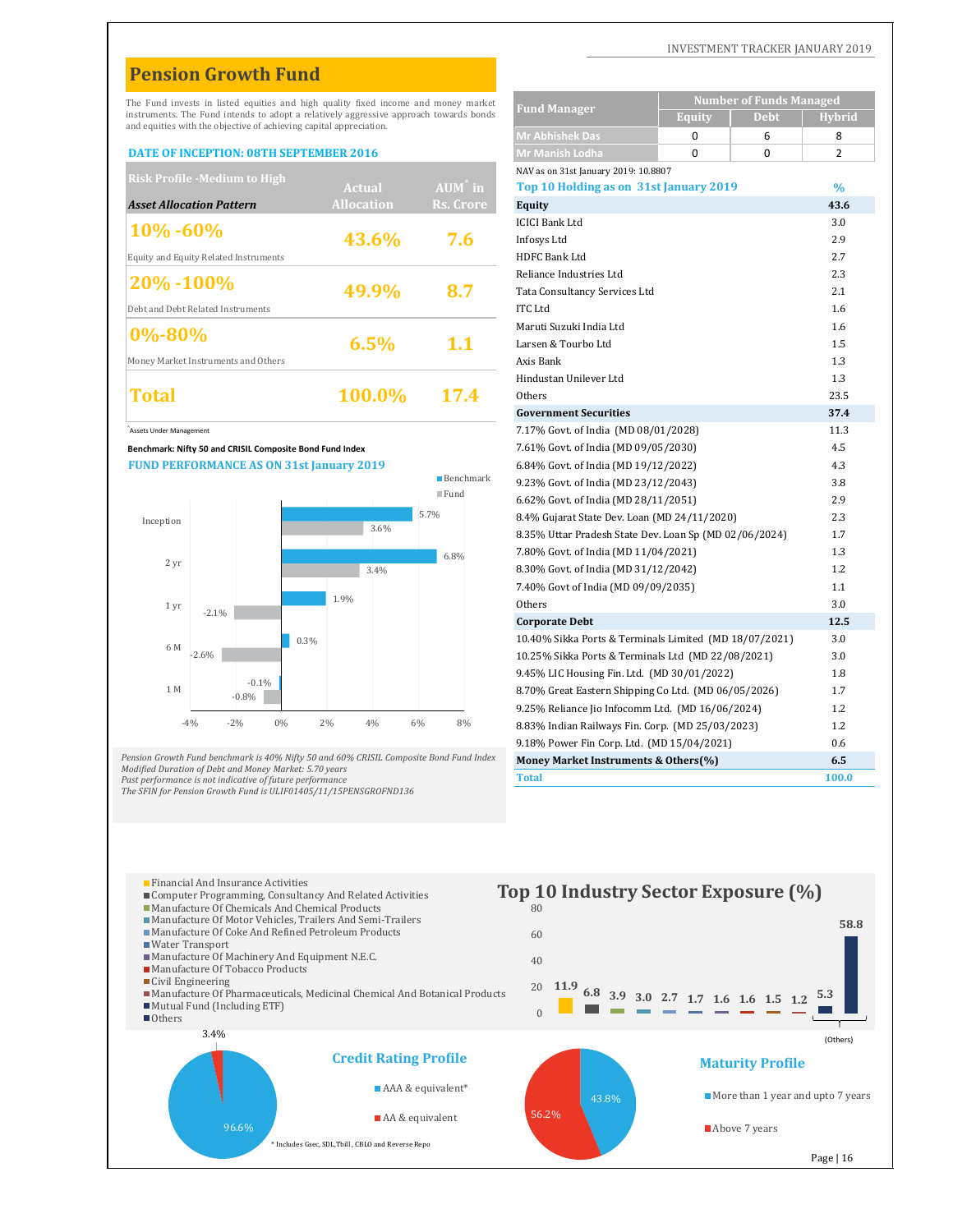# **India Multicap Fund**

To generate capital appreciation in the long term through equity investments by investing in a diversified portfolio of Small Cap, Mid Cap and Large Cap Companies.

#### **DATE OF INCEPTION: 15TH NOVEMBER 2016**

| <b>Risk Profile - High</b>            |                   |                   | NAV as on 31st January 2019: 12.4000   |               |
|---------------------------------------|-------------------|-------------------|----------------------------------------|---------------|
|                                       | <b>Actual</b>     | $AUM^{\hat{}}$ in | Top 10 Holding as on 31st January 2019 | $\frac{0}{0}$ |
| <b>Asset Allocation Pattern</b>       | <b>Allocation</b> | Rs. Crore         | Equity                                 | 94.1          |
| $\frac{160\% - 100\%}{100\%}$         |                   |                   | <b>Kotak Banking ETF</b>               | 9.1           |
|                                       | 94.1%             | 568.3             | <b>ICICI Bank Ltd</b>                  | 6.4           |
| Equity and Equity Related Instruments |                   |                   | Infosys Ltd                            | 6.0           |
| $0\% - 40\%$                          |                   |                   | <b>HDFC Bank Ltd</b>                   | 4.8           |
|                                       | 5.9%              | 35.5              | Tata Consultancy Services Ltd          | 4.8           |
| Money Market Instruments and Others   |                   |                   | Reliance Industries Ltd                | 3.6           |
|                                       |                   |                   | Maruti Suzuki India Ltd                | 3.6           |
| Total                                 | 100.0%            | 603.8             | Larsen & Tourbo Ltd                    | 3.5           |
|                                       |                   |                   |                                        |               |

#### **Benchmark: Nifty 100**

#### **FUND PERFORMANCE AS ON 31st January 2019**



- **Top 10 Industry Sector Exposure** (%)
- Computer Programming, Consultancy And Related Activities
- Manufacture Of Motor Vehicles, Trailers And Semi-Trailers
- Manufacture Of Chemicals And Chemical Products
- Manufacture Of Coke And Refined Petroleum Products
- Civil Engineering
- Manufacture Of Machinery And Equipment N.E.C.
- Manufacture Of Other Non-Metallic Mineral Products
- Manufacture Of Pharmaceuticals, Medicinal Chemical And Botanical Products
- Manufacture Of Food Products
- Mutual Fund (Including ETF)
- Others

#### INVESTMENT TRACKER JANUARY 2019

| <b>Fund Manager</b>   | <b>Number of Funds Managed</b> |             |        |  |  |
|-----------------------|--------------------------------|-------------|--------|--|--|
|                       | Equity                         | <b>Debt</b> | Hybrid |  |  |
| <b>Mr Vikas Gupta</b> |                                |             |        |  |  |

#### NAV as on 31st January 2019: 12.4000

| KISK Prome -High                                | <b>Actual</b>     | $AUM^{\hat{}}$ in | Top 10 Holding as on 31st January 2019 | $\frac{0}{0}$ |
|-------------------------------------------------|-------------------|-------------------|----------------------------------------|---------------|
| <b>Asset Allocation Pattern</b>                 | <b>Allocation</b> | <b>Rs. Crore</b>  | Equity                                 | 94.1          |
| $60\% - 100\%$                                  |                   |                   | <b>Kotak Banking ETF</b>               | 9.1           |
|                                                 | 94.1%             | 568.3             | <b>ICICI Bank Ltd</b>                  | 6.4           |
| Equity and Equity Related Instruments           |                   |                   | Infosys Ltd                            | 6.0           |
| $0\% - 40\%$                                    |                   | 35.5              | HDFC Bank Ltd                          | 4.8           |
|                                                 | 5.9%              |                   | Tata Consultancy Services Ltd          | 4.8           |
| Money Market Instruments and Others             |                   |                   | Reliance Industries Ltd                | 3.6           |
|                                                 |                   |                   | Maruti Suzuki India Ltd                | 3.6           |
| <b>Total</b>                                    | <b>100.0%</b>     | 603.8             | Larsen & Tourbo Ltd                    | 3.5           |
|                                                 |                   |                   | Axis Bank                              | 2.9           |
| Assets Under Management                         |                   |                   | Hindustan Unilever Ltd                 | 2.7           |
|                                                 |                   |                   | Others                                 | 46.9          |
| Benchmark: Nifty 100                            |                   |                   | Money Market Instruments & Others(%)   | 5.9           |
| <b>FUND PERFORMANCE AS ON 31st January 2019</b> |                   |                   | <b>Total</b>                           | 100.0         |
|                                                 |                   |                   |                                        |               |

*India Multicap Fund benchmark is Nifty 100*

*Past performance is not indicative of future performance*

*The SFIN for India Multicap Fund is ULIF01816/08/16IMCAPEQFND136*

# **23.6** 25 **16.5** 20



(Others)

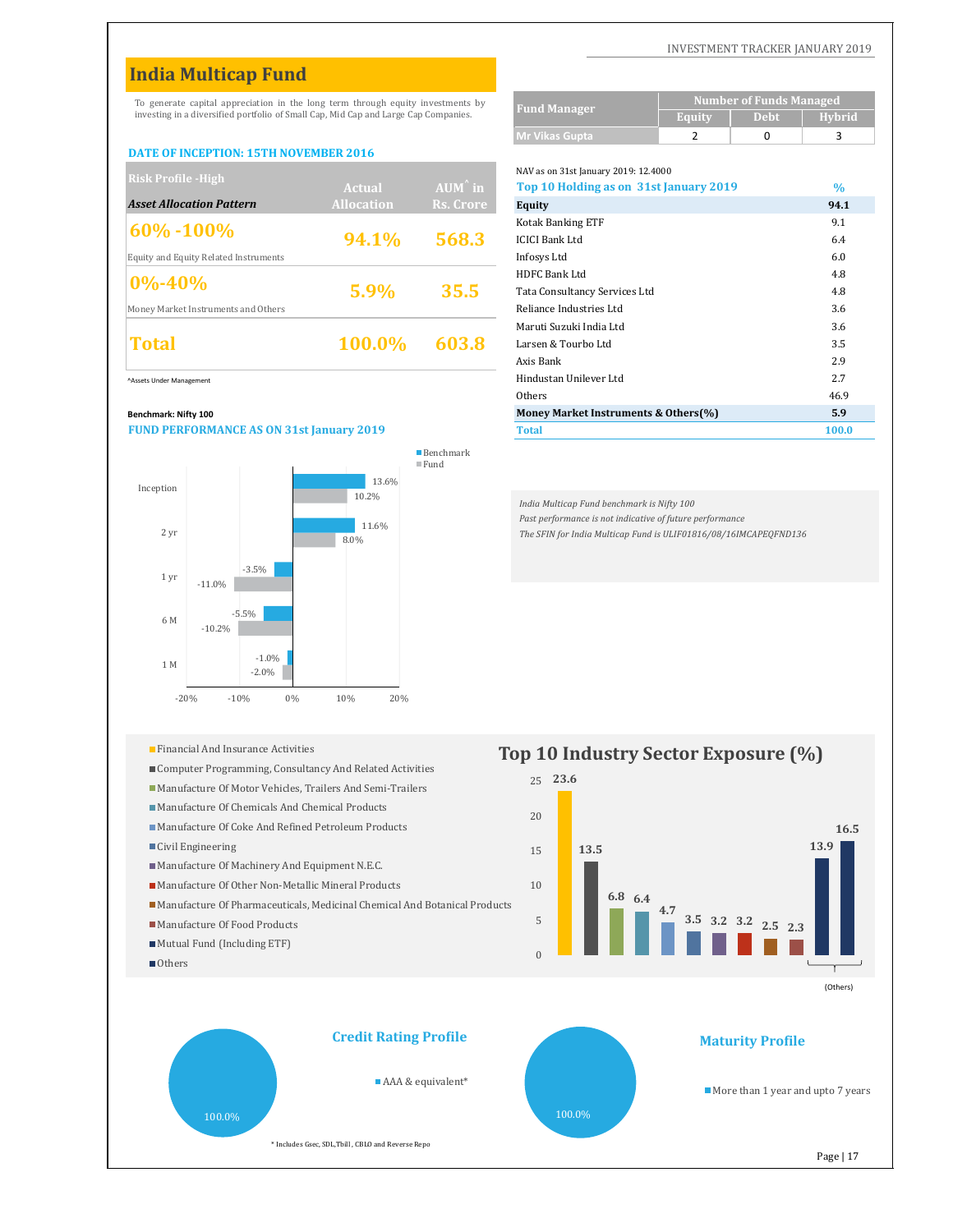# **UL Emerging Leaders Equity Fund**

The objective of this fund is to generate capital appreciation in the long term through investments predominantly in mid cap stocks

#### **DATE OF INCEPTION: 26TH FEBRUARY 2018**

| <b>Risk Profile - High</b>            |                   |                   | NAV as on 31st January 2019: 8.6872                 |      |
|---------------------------------------|-------------------|-------------------|-----------------------------------------------------|------|
|                                       | Actual            | $AUM^{\hat{}}$ in | Top 10 Holding as on 31st January 2019              | $\%$ |
| <b>Asset Allocation Pattern</b>       | <b>Allocation</b> | Rs. Crore         | Equity                                              | 96.4 |
| $60\% - 100\%$                        |                   |                   | Federal Bank Ltd                                    | 5.1  |
|                                       | 96.4%             | 28.7              | SRF Ltd                                             | 3.6  |
| Equity and Equity Related Instruments |                   |                   | Divis Laboratories Ltd                              | 3.6  |
| $0\% - 40\%$                          |                   |                   | Page Industries Ltd                                 | 3.4  |
|                                       | $3.6\%$           | 1.1               | Mahindra & Mahindra Financial Services Ltd          | 3.2  |
| Money Market Instruments and Others   |                   |                   | State Bank of India                                 | 3.0  |
|                                       |                   |                   | Voltas Ltd                                          | 3.0  |
| <b>Total</b>                          | <b>100.0%</b>     | 29.8              | Johnson Controls Hitachi Air Conditioning India Ltd | 2.4  |
|                                       |                   |                   | $D_{\text{hath}} + \Gamma_{\text{hmap}} I + d$      | 24   |

#### **Benchmark: Nifty Midcap 50**

#### **FUND PERFORMANCE AS ON 31st January 2019**



|  | <b>Financial And Insurance Activities</b> |
|--|-------------------------------------------|
|--|-------------------------------------------|

- Manufacture Of Chemicals And Chemical Products
- Manufacture Of Rubber And Plastics Products
- Manufacture Of Pharmaceuticals, Medicinal Chemical And Botanical Products
- Manufacture Of Machinery And Equipment N.E.C.
- Manufacture Of Food Products
- Computer Programming, Consultancy And Related Activities
- Manufacture Of Fabricated Metal Products, Except Machinery And Equipment
- **Manufacture Of Electrical Equipment**
- Manufacture Of Other Non-Metallic Mineral Products
- Mutual Fund (Including ETF)
- Others

#### INVESTMENT TRACKER JANUARY 2019

|                     | <b>Number of Funds Managed</b> |             |        |  |  |
|---------------------|--------------------------------|-------------|--------|--|--|
| <b>Fund Manager</b> | Equity                         | <b>Debt</b> | Hybrid |  |  |
| Mr Vikas Gupta      |                                |             |        |  |  |

NAV as on 31st January 2019: 8.6872

| KISK Pronie -High                               | Actual            | $AUM^{\hat{}}$ in | Top 10 Holding as on 31st January 2019              | $\%$  |
|-------------------------------------------------|-------------------|-------------------|-----------------------------------------------------|-------|
| <b>Asset Allocation Pattern</b>                 | <b>Allocation</b> | Rs. Crore         | <b>Equity</b>                                       | 96.4  |
| $60\% - 100\%$                                  |                   |                   | Federal Bank Ltd                                    | 5.1   |
|                                                 | 96.4%             | 28.7              | SRF Ltd                                             | 3.6   |
| <b>Equity and Equity Related Instruments</b>    |                   |                   | Divis Laboratories Ltd                              | 3.6   |
| $0\% - 40\%$                                    |                   | 1.1               | Page Industries Ltd                                 | 3.4   |
|                                                 | $3.6\%$           |                   | Mahindra & Mahindra Financial Services Ltd          | 3.2   |
| Money Market Instruments and Others             |                   |                   | State Bank of India                                 | 3.0   |
|                                                 |                   |                   | Voltas Ltd                                          | 3.0   |
| <b>Total</b>                                    | 100.0%            | 29.8              | Johnson Controls Hitachi Air Conditioning India Ltd | 2.4   |
|                                                 |                   |                   | <b>Bharat Forge Ltd</b>                             | 2.4   |
| Assets Under Management                         |                   |                   | Jubilant Foodworks Ltd                              | 2.4   |
|                                                 |                   |                   | Others                                              | 64.3  |
| Benchmark: Nifty Midcap 50                      |                   |                   | Money Market Instruments & Others(%)                | 3.6   |
| <b>FUND PERFORMANCE AS ON 31st January 2019</b> |                   |                   | <b>Total</b>                                        | 100.0 |

*UL Emerging Leaders Equity Fund benchmark is Nifty Midcap 50 Past performance is not indicative of future performance The SFIN for UL Emerging Leaders Equity Fund is ULIF02020/12/17EMLEDEQFND136*

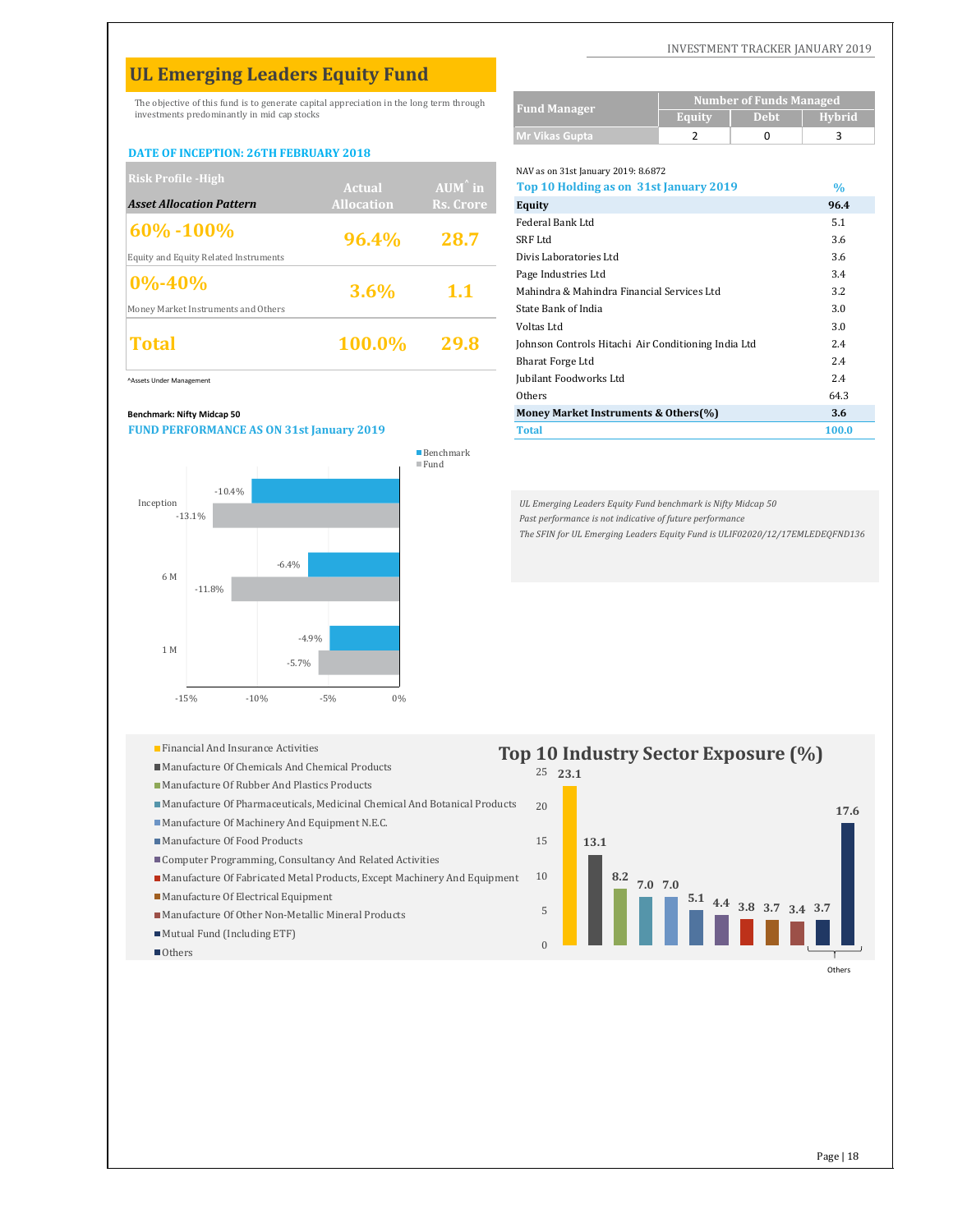# **Discontinued Policy Fund**

#### **DATE OF INCEPTION: 19TH SEPTEMBER 2011**

|                                     |                   |                   | NAV as on 31st january 2019: 16.6718   |      |
|-------------------------------------|-------------------|-------------------|----------------------------------------|------|
|                                     | Actual            | $AUM^{\wedge}$ in | Top 10 Holding as on 31st January 2019 | $\%$ |
| <b>Asset Allocation Pattern</b>     | <b>Allocation</b> | Rs. Crore         | <b>Government Securities</b>           | 92.2 |
| $ 60\% - 100\% $                    |                   |                   | 7.28% Govt. of India (MD 03/06/2019)   | 11.7 |
|                                     | 92.2%             | 513.2             | 364 Days Treasury Bill (MD 04/04/2019) | 10.7 |
| Government Securities               |                   |                   | 6.35% Govt. of India (MD 02/01/2020)   | 7.2  |
| $ 0\% - 40\% $                      |                   |                   | 364 Days Treasury Bill (MD 27/06/2019) | 6.1  |
|                                     | 7.8%              | 43.7              | 364 Days Treasury Bill (MD 18/07/2019) | 6.1  |
| Money Market Instruments and Others |                   |                   | 364 Days Treasury Bill (MD 23-01-2020) | 5.1  |
|                                     |                   |                   | 364 Days Treasury Bill (MD 07/03/2019) | 4.5  |
| Total                               | 100.0%            | 556.9             | 364 Days Treasury Bill (MD 13/06/2019) | 4.4  |
|                                     |                   |                   |                                        |      |

#### **FUND PERFORMANCE AS ON 31st January 2019**



Modified Duration of Debt and Money Market: 0.53 years<br>Past performance is not indicative of future performance<br>The SFIN for Discontinued Policy Fund is ULIF01319/09/11POLDISCFND136

| Discontinueu I oney I unu                                                        |                   |                        |                                        |                                |             |               |
|----------------------------------------------------------------------------------|-------------------|------------------------|----------------------------------------|--------------------------------|-------------|---------------|
| To generate reasonable returns on funds from discontinued policies determined in |                   |                        |                                        | <b>Number of Funds Managed</b> |             |               |
| accordance with the Regulations. This fund will primarily invest in portfolio    |                   |                        | <b>Fund Manager</b>                    | <b>Equity</b>                  | <b>Debt</b> | <b>Hybrid</b> |
| constituted of Government Securities and money market instruments.               |                   | <b>Mr Abhishek Das</b> | 0                                      | 6                              | 8           |               |
| <b>DATE OF INCEPTION: 19TH SEPTEMBER 2011</b>                                    |                   |                        |                                        |                                |             |               |
|                                                                                  |                   |                        | NAV as on 31st January 2019: 16.6718   |                                |             |               |
|                                                                                  | Actual            | $AUM^{\wedge}$ in      | Top 10 Holding as on 31st January 2019 |                                |             | $\frac{0}{0}$ |
| <b>Asset Allocation Pattern</b>                                                  | <b>Allocation</b> | Rs. Crore              | <b>Government Securities</b>           |                                |             | 92.2          |
| 60% - 100%                                                                       |                   |                        | 7.28% Govt. of India (MD 03/06/2019)   |                                |             | 11.7          |
|                                                                                  | 92.2%             | 513.2                  | 364 Days Treasury Bill (MD 04/04/2019) |                                |             | 10.7          |
| <b>Government Securities</b>                                                     |                   |                        | 6.35% Govt. of India (MD 02/01/2020)   |                                |             | 7.2           |
| $0\% - 40\%$                                                                     | 7.8%              | 43.7                   | 364 Days Treasury Bill (MD 27/06/2019) |                                |             | 6.1           |
|                                                                                  |                   |                        | 364 Days Treasury Bill (MD 18/07/2019) |                                |             | 6.1           |
| Money Market Instruments and Others                                              |                   |                        | 364 Days Treasury Bill (MD 23-01-2020) |                                |             | 5.1           |
|                                                                                  | 100.0%            | 556.9                  | 364 Days Treasury Bill (MD 07/03/2019) |                                |             | 4.5           |
| <b>Total</b>                                                                     |                   |                        | 364 Days Treasury Bill (MD 13/06/2019) |                                |             | 4.4           |
|                                                                                  |                   |                        | 364 Days Treasury Bill (MD 03/10/2019) |                                |             | 4.2           |
| Assets Under Management                                                          |                   |                        | 364 Days Treasury Bill (MD 01/08/2019) |                                |             | 4.0           |

| Others                               | 28.3  |
|--------------------------------------|-------|
| Money Market Instruments & Others(%) | 7.8   |
| <b>Total</b>                         | 100.0 |







■Others

## **Maturity Profile**

■ Up to 1 year

More than 1 year and upto 7 years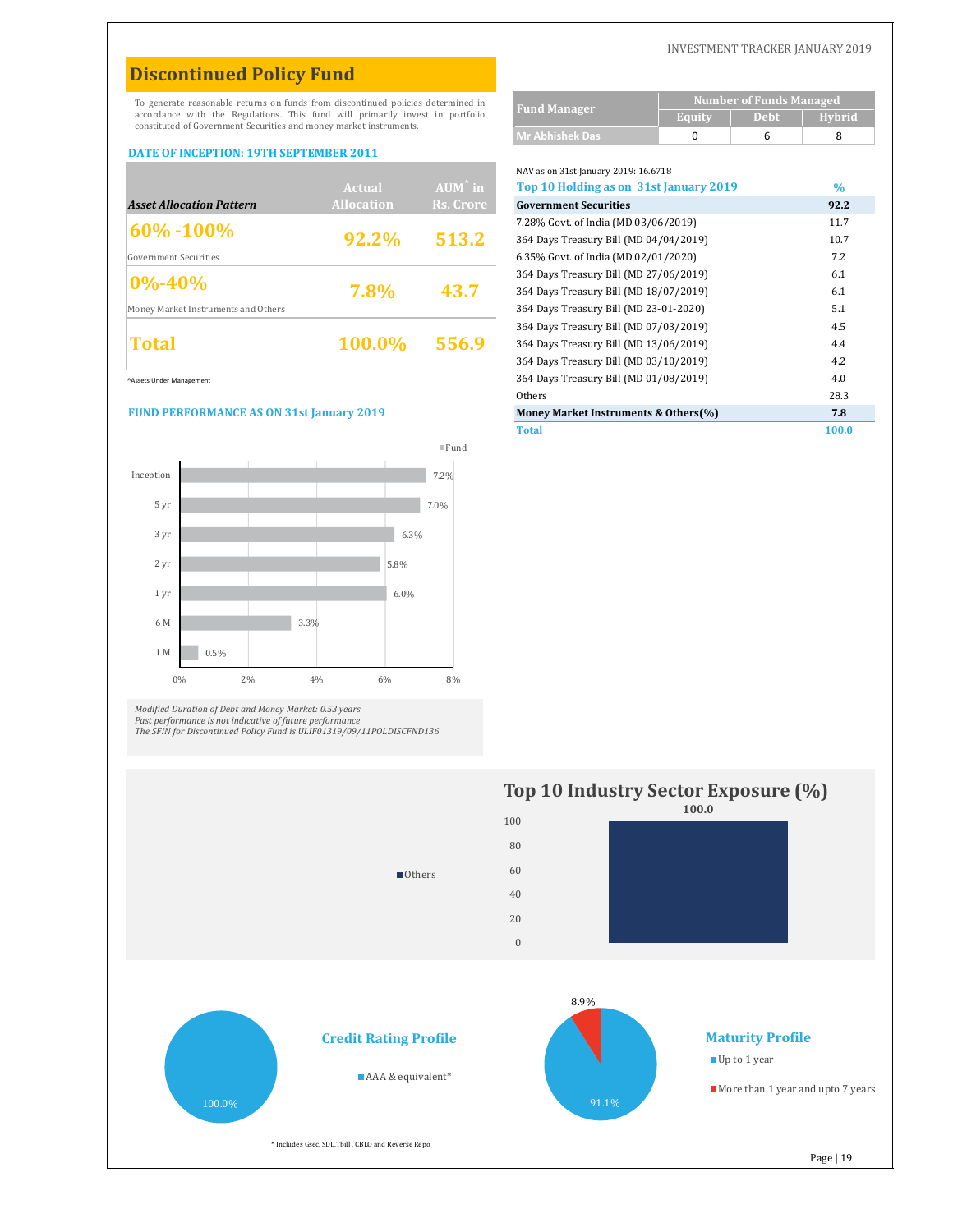# **Pension Discontinued Policy Fund**

To generate reasonable returns on funds from discontinued policies determined in accordance with the Regulations. This fund will primarily invest in portfolio constituted of Government Securities and money market instruments.

#### **DATE OF INCEPTION: 08TH DECEMBER 2017**

| Total                               | 100.0%            | 1.4               |                                              |       |
|-------------------------------------|-------------------|-------------------|----------------------------------------------|-------|
| Money Market Instruments and Others |                   |                   | <b>Total</b>                                 | 100.0 |
|                                     | 37.0%             | 0.5               | Money Market Instruments & Others(%)         | 37.0  |
| $ 0\% - 40\% $                      |                   |                   | 364 Days Treasury Bill (MD 27/06/2019)       | 6.9   |
| Government Securities               |                   |                   | 7.80% Govt. of India (MD 03/05/2020)         | 14.3  |
|                                     | 63.0%             | 0.9               | 364 Days Treasury Bill (MD 03/10/2019)       | 20.2  |
| $ 60\% - 100\% $                    |                   |                   | 8.4% Gujarat State Dev. Loan (MD 24/11/2020) | 21.6  |
| <b>Asset Allocation Pattern</b>     | <b>Allocation</b> | Rs. Crore         | <b>Government Securities</b>                 | 63.0  |
|                                     | Actual            | $AUM^{\hat{}}$ in | Top 10 Holding as on 31st January 2019       | $\%$  |
|                                     |                   |                   | $NAV$ as on Service and $VZ019:10.0471$      |       |

^Assets Under Management

#### **FUND PERFORMANCE AS ON 31st January 2019**



Modified Duration of Debt and Money Market: 0.68 years<br>Past performance is not indicative of future performance<br>The SFIN for Pension Discontinued Policy Fund is ULIF01705/11/15PENSDISFND136



More than 1 year and upto 7 years

\* Includes Gsec, SDL,Tbill , CBLO and Reverse Repo

INVESTMENT TRACKER JANUARY 2019

|                        | <b>Number of Funds Managed</b> |             |        |  |
|------------------------|--------------------------------|-------------|--------|--|
| <b>Fund Manager</b>    | Equity                         | <b>Debt</b> | Hybrid |  |
| <b>Mr Abhishek Das</b> |                                |             |        |  |
|                        |                                |             |        |  |

NAV as on 31st January 2019: 10.6471 **%** *Asset Allocation Pattern* **Government Securities 63.0** 8.4% Gujarat State Dev. Loan (MD 24/11/2020) 21.6 364 Days Treasury Bill (MD 03/10/2019) 20.2 7.80% Govt. of India (MD 03/05/2020) 14.3 364 Days Treasury Bill (MD 27/06/2019) 6.9 **Money Market Instruments & Others(%) 37.0 Top 10 Holding as on 31st January 2019**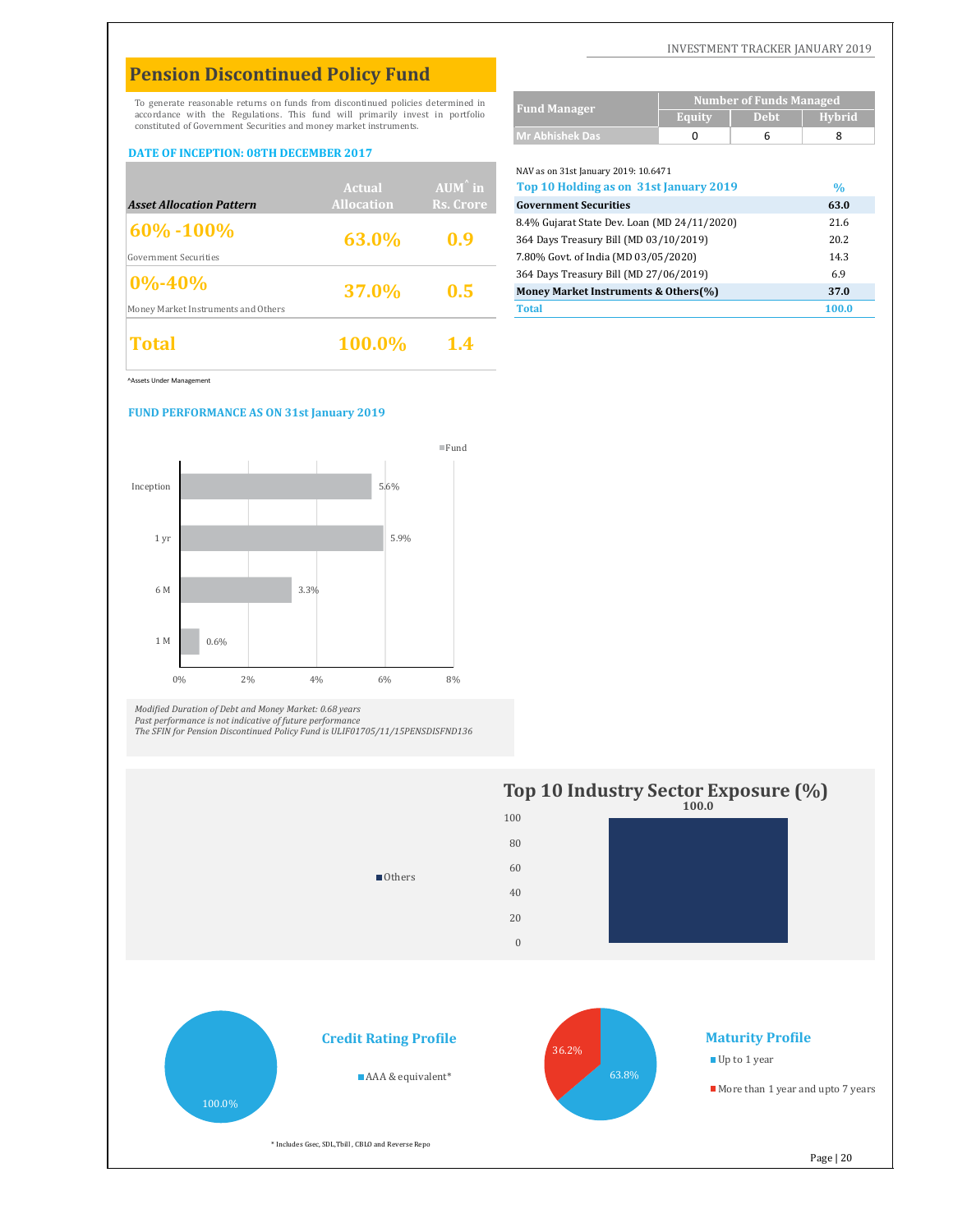# **Policyholders Unclaimed Fund**

To generate reasonable returns on unclaimed amounts of policyholders in accordance with the Regulations. This fund will primarily invest in portfolio constituted of money market instruments.

#### **DATE OF INCEPTION: 01ST APRIL 2016**

|                                 | Actual            | $AUM^{\hat{}}$ in | NAV as on 31st January 2019: 11.8767<br>Holding as on 31st January 2019 | $\%$  |
|---------------------------------|-------------------|-------------------|-------------------------------------------------------------------------|-------|
| <b>Asset Allocation Pattern</b> | <b>Allocation</b> | Rs. Crore         | Money Market Instruments & Others(%)                                    | 100.0 |
| $0\% - 100\%$                   | 100.0% 18.6       |                   | <b>Total</b>                                                            | 100.0 |
| Money Market Instruments        |                   |                   |                                                                         |       |
| <b>Total</b>                    | $100.0\%$ 18.6    |                   |                                                                         |       |

| <b>Fund Manager</b>    | Number of Funds Managed |             |               |  |
|------------------------|-------------------------|-------------|---------------|--|
|                        | Equity                  | <b>Debt</b> | <b>Hybrid</b> |  |
| <b>Mr Abhishek Das</b> |                         |             |               |  |

#### NAV as on 31st January 2019: 11.8767

| Holding as on 31st January 2019      | $\frac{1}{2}$ |
|--------------------------------------|---------------|
| Money Market Instruments & Others(%) | 100.0         |
| <b>Total</b>                         | 100.0         |

^Assets Under Management

#### **FUND PERFORMANCE AS ON 31st January 2019**



*Modified Duration of Debt and Money Market: 0.31 years Past Performance is not indicative of Future performance The SFIN for Policyholders Unclaimed Fund is ULIF01901/04/16UNCLAIMFND136*